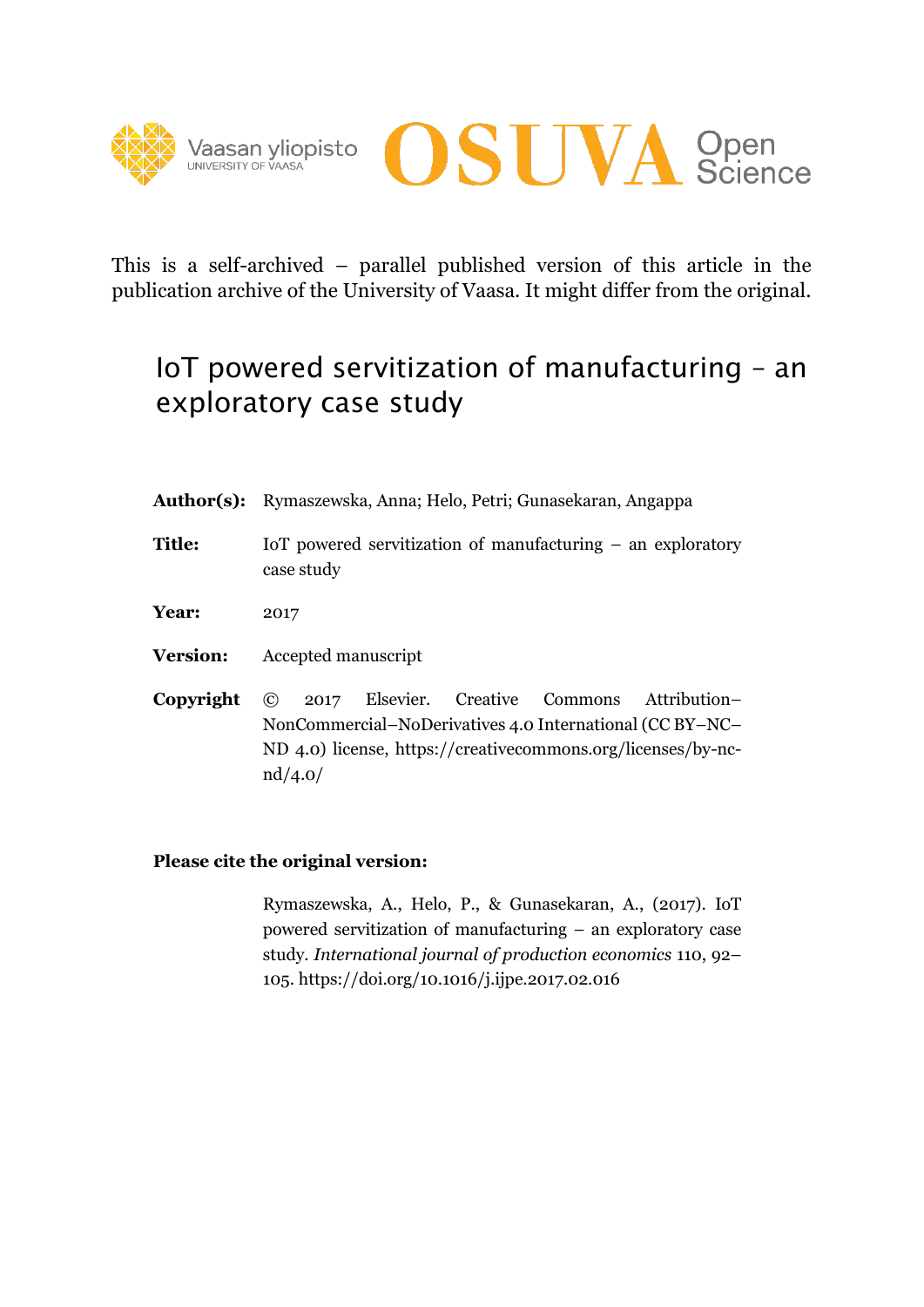## **IoT powered servitization of manufacturing – an exploratory case study**

#### **Abstract**

With the rapid development of information technology and the Internet itself, companies are no longer confined within the information exchange between people, but they are expanding towards enabling communication between physical products.

This third wave of the Internet development referred to as the Internet of Things (IoT) unlocks the potential for innovative product-service systems in a scale that has not been observed before. Companies more than ever are challenged to rethink their offerings while simultaneously being provided with a unique opportunity of creating or recreating their product-service systems.

This article explores the potential for product-service development that IoT offers. By providing an overview of the technological breakthrough and its far reaching implications for different industries, as well as analyzing the literature on servitization, an attempt is made to combine those two concepts towards addressing the challenge of how organizations can actually reap the benefits that IoT has to offer in the product-service context. Moreover, an analysis of several successful IoT implementation cases in different industries is provided. As a result a conceptual framework for IoT implementation in product-service context is outlined.

#### **1. Introduction**

Technology is continuously transforming the ways companies operate by reshaping the nature of products, processes, strategies, business models, and competition (Porter, 1985; Porter and Heppelmann, 2014). Nowadays, organizations are gradually realizing that the possibility that the pursuit of long-term competitive advantage might no longer be attainable. On the other hand, the technological development is here to stay and this imply that only those flexible and fast-reacting players would have a real chance of reaping benefits that this development brings. This would allow for gaining a considerable competitive edge that might not last for too long, as the barriers of adopting IoT solutions are not high (Gubbi et al. 2013), but the array of strategic choices and business models is vast enough to accommodate numerous new entrants,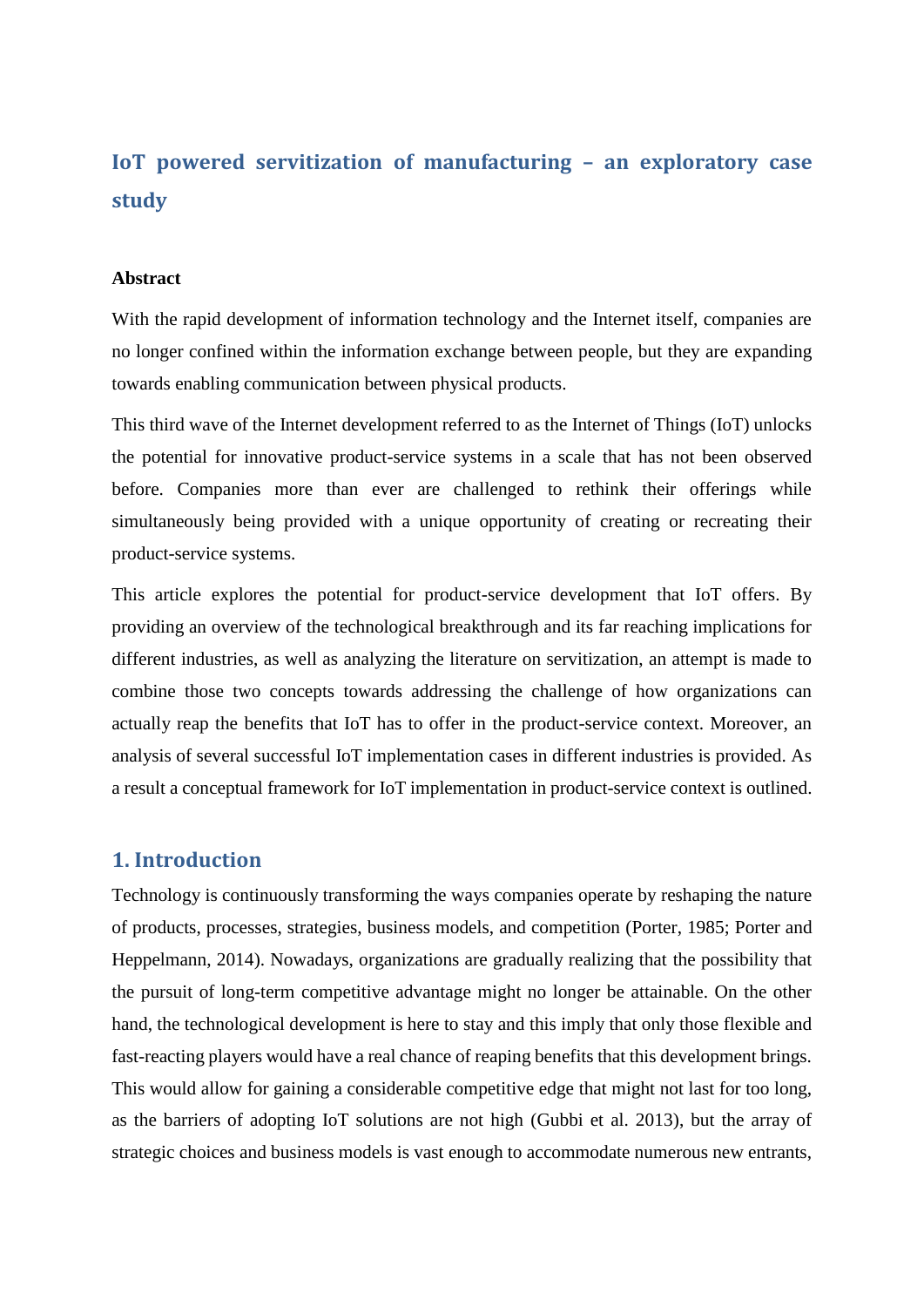provided they are able to quickly and proactively grasp the opportunities that this third wave of IT-driven development brings.

The nature of manufacturing and the limiting implication of offering a tangible product that has little potential of creating opportunities for profit generation rather than during the sales process itself, has led to a shift towards offering a product and service bundled together. Bitner (1997) claims that manufacturing companies are simultaneously service companies and therefore, no particular shift in thinking and operating is needed. Nevertheless, according to Mathieu (2001) service strategy is a complex undertaking encompassing a wide range of undertakings. Moreover, with service strategy being specific on its own, it is not nor easy natural for manufacturing companies to embark on a journey towards servitization.

Based on the focused literature review of servitization, this paper explores the opportunities that the development of the Internet of Things (IoT) brings in terms of quickly reaping the benefits of servitization while relieving the costs incurred by such a shift in strategy.

The shift from offering products to offering integrated product-service bundles has been widely discussed in the literature (Scholl, 2006; Baines et al. 2007; Baines et al. 2009; Roy et al. 2009; Zhen, 2012) however, the subject of the IT-driven servitization remains somewhat unexplored. This applies both to theoretical and empirical research which is the initial motivation to the research presented in this paper.

In this paper we aim to readdress the process of value creation in servitization from the IoT perspective. Based on the focused literature review it can be concluded that even though the subject of IoT has been drawing researchers' attention for some time now the actual implementation of IoT solutions for not only building servitization strategies but also for repositioning themselves in the value chains. Addressing customers' needs cannot be achieved without knowing exactly what kind of services customers want and therefore, customer proximity is one of the most important issues to be addressed while discovering the true preferences and needs of customers regarding both products and services. Companies might chose to gain customer proximity by acquiring organizations that are naturally closer to the end customer and therefore, changing their position within a given value chain. Nevertheless, such strategy is costly, time consuming and frequently not a viable option for companies with modest budgets. Companies may rely on third party agencies while gathering the data on e.g. how customers are using their products. However, methods such as interviews will only provide a fraction of the truth. Companies can also go as far as to witness the process but this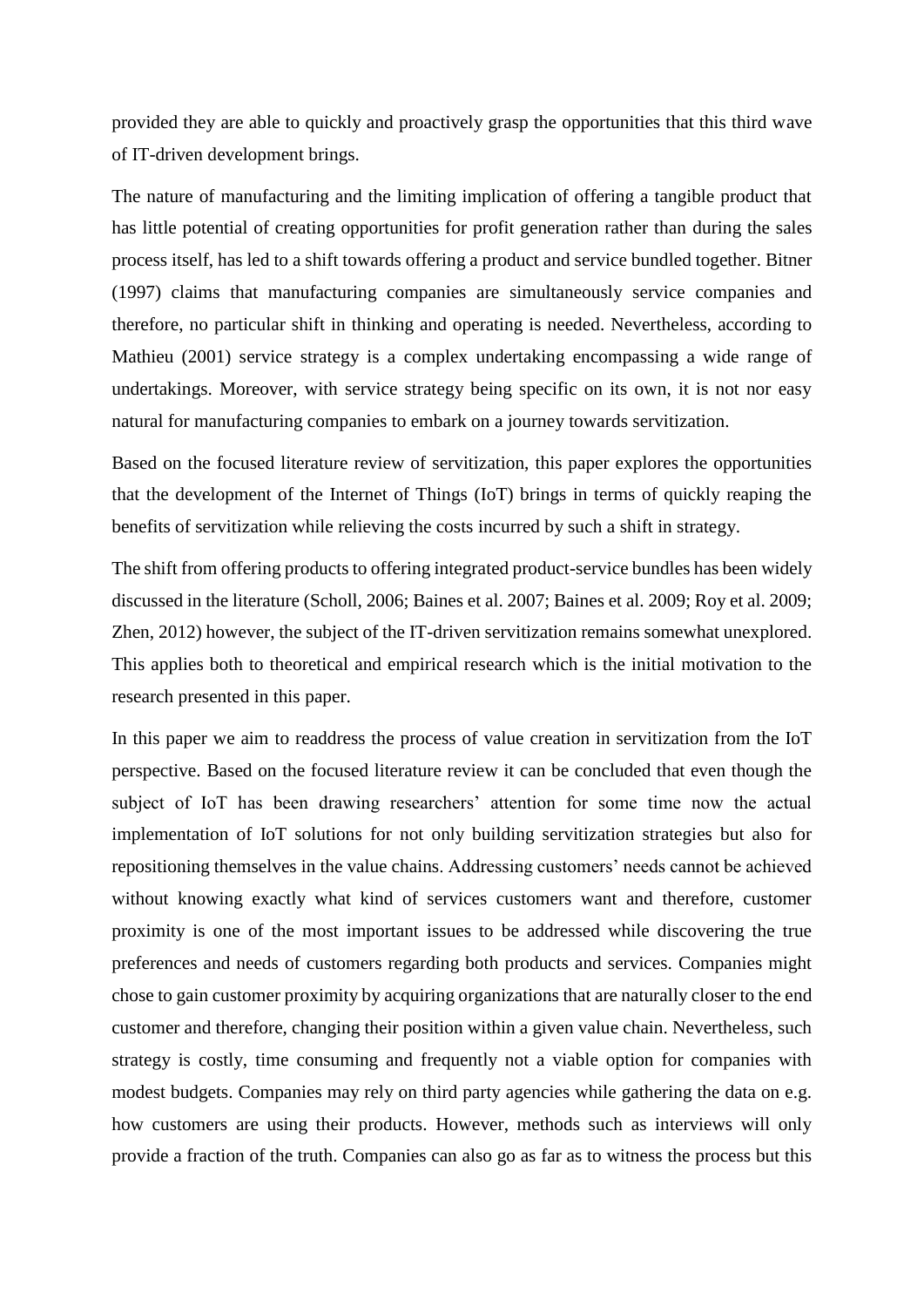is only attainable over a given and often short period of time which results in gaining only a fragmented view of the reality.

With the rapid development of the IoT which offers a unique opportunity for companies to gain knowledge about how customers are using their products and consequently, to gain better proximity to customer as well as reshaping their value chains by expanding the scope of the product-service offering. This paper explores the various approaches to value creation through IoT based (powered) servitization. Moreover, the aim is to present an up to date perspective on servitization which acknowledges the disruptions that the advent of IoT brings. The research objective can also be formulated from the perspective of a challenging process of redesigning the value proposition so that it accommodates the benefits of IoT as well as addresses the customer needs as closely as possible. We argue that the application of IoT based solutions is a cost-effective method of crafting a value proposition that will bring companies closer to their final customers which translates into an improvement in fulfilling and even exceeding customer needs (relieving customer pains) and consequently – improved profitability.

The paper is structured as follows. Firstly, a focused literature review is provided, followed with the explorative multiple case study. Based on theoretical and empirical finding the conceptual framework is proposed. The paper closes with conclusions, limitations, and suggestions for further research.

## **2. Focused literature review**

Rapid development of technology has been reshaping and changing competitiveness and perception of value chains and value creation long before the advent of the Internet. Porter and Millar (1985) address the issue of building competitive advantage with the help of information technology, and how it transforms the value chain. The authors state that every value activity is composed of physical and an information-processing component. While physical components includes the physical tasks required to perform the activity, the informationprocessing component are the steps required to capture, manipulate, and channel the data necessary to perform the activity. Already in the year 1985 the authors have observed that with the falling costs and rapidly growing capacity of new technologies, industries are moving towards the higher information content in both products and processes. The authors have also predicted the further rapid improvement of technology and therefore, the research by Porter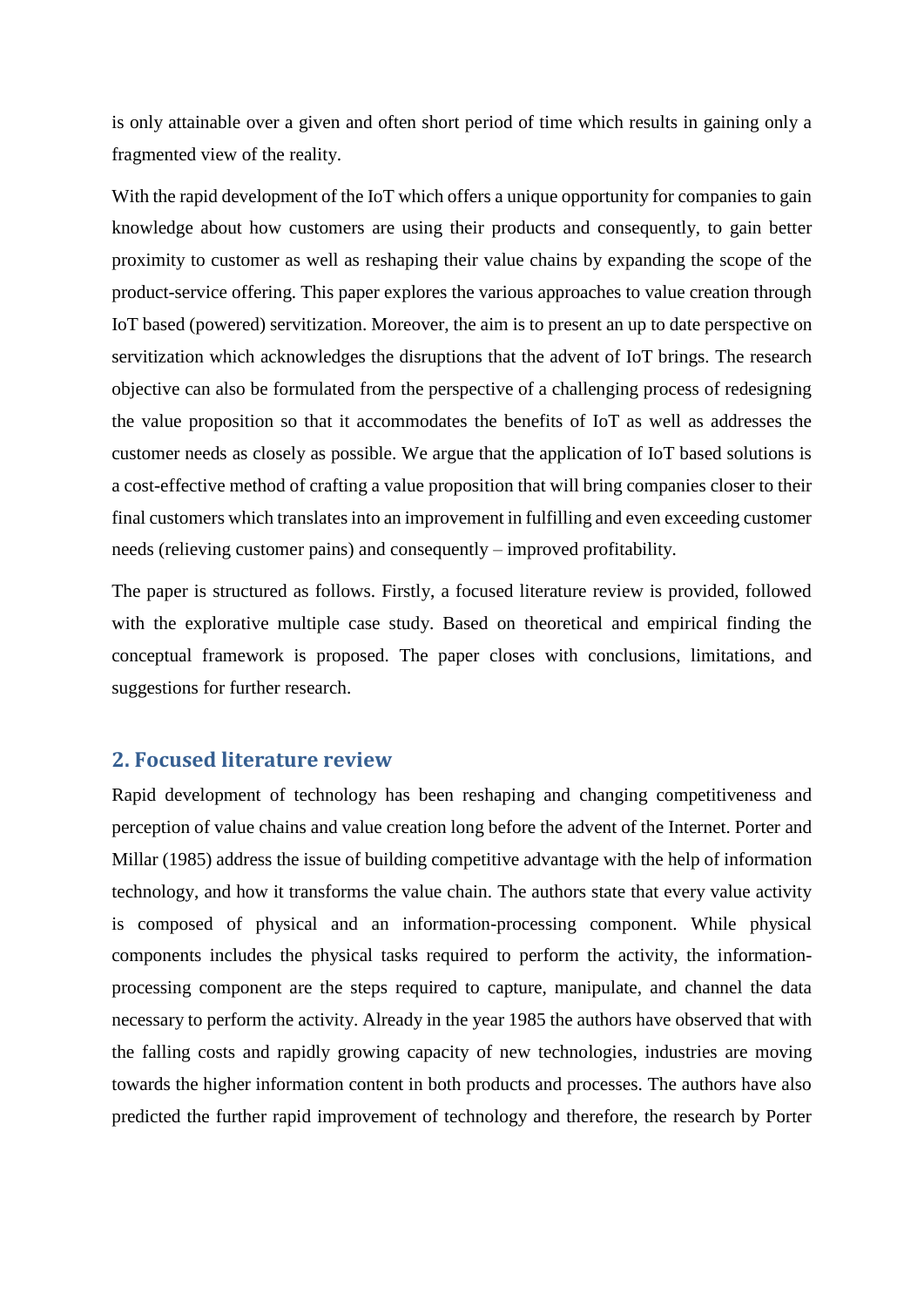and Millar (1985) might be treated as an important introduction to the broader field of technological development reshaping the nature of competition.

According to Porter and Heppelmann (2014) the smart, connected products are currently transforming competition and reshaping industry structure. Moreover, Leminen et al. (2012) claim that the growing popularity of IoT also implies the possibilities for redesigned business models which relates to co-creation of value and redesigning value proposition in the context of IoT as discussed by Mejtoft (2011).

The technological development driving down the costs has caused many industries to move towards higher information content in both product and process (Porter and Millar, 1985; Porter and Heppelman, 2015). This statement can be linked with the context of servitization. The term coined by Rada and Vandermerwe (1988) and it is defined as the process of creating value by adding services to products.

#### *Servitization and B2B context*

Baines et al. (2007), Baines et al. (2009), and Neely et al. (2007) refer to servitization in terms of a shift from manufacturing towards offering services that are tightly coupled with products. The authors also state that servitization concept can be approached from the perspective of value creation for different customer needs. The authors outline three categories of services: base, intermediate, and advanced services. By introducing such classification, the authors simultaneously address the development of servitization concept and its important link to creation of value to customer.

Mathieu (2001) provides an overview of the potential benefits and costs that stem from servitization. The author refers to financial gains which are ultimately shaped by company's pricing strategy, the potential in adding value in manufacturing, as well as the potential in reaching competitive equality in case of many manufactured goods.

The creation of a product- service bundle requires a better understanding of customer needs which is best achieved by shortening the distance to customer and creating the understanding of how products are being used (Walters, 2008). It is common for companies operating in the business-to-business (B2B) environments to pursue the strategy of buying in the companies that are naturally closer to the final customer in order to quickly tap into the new expertise and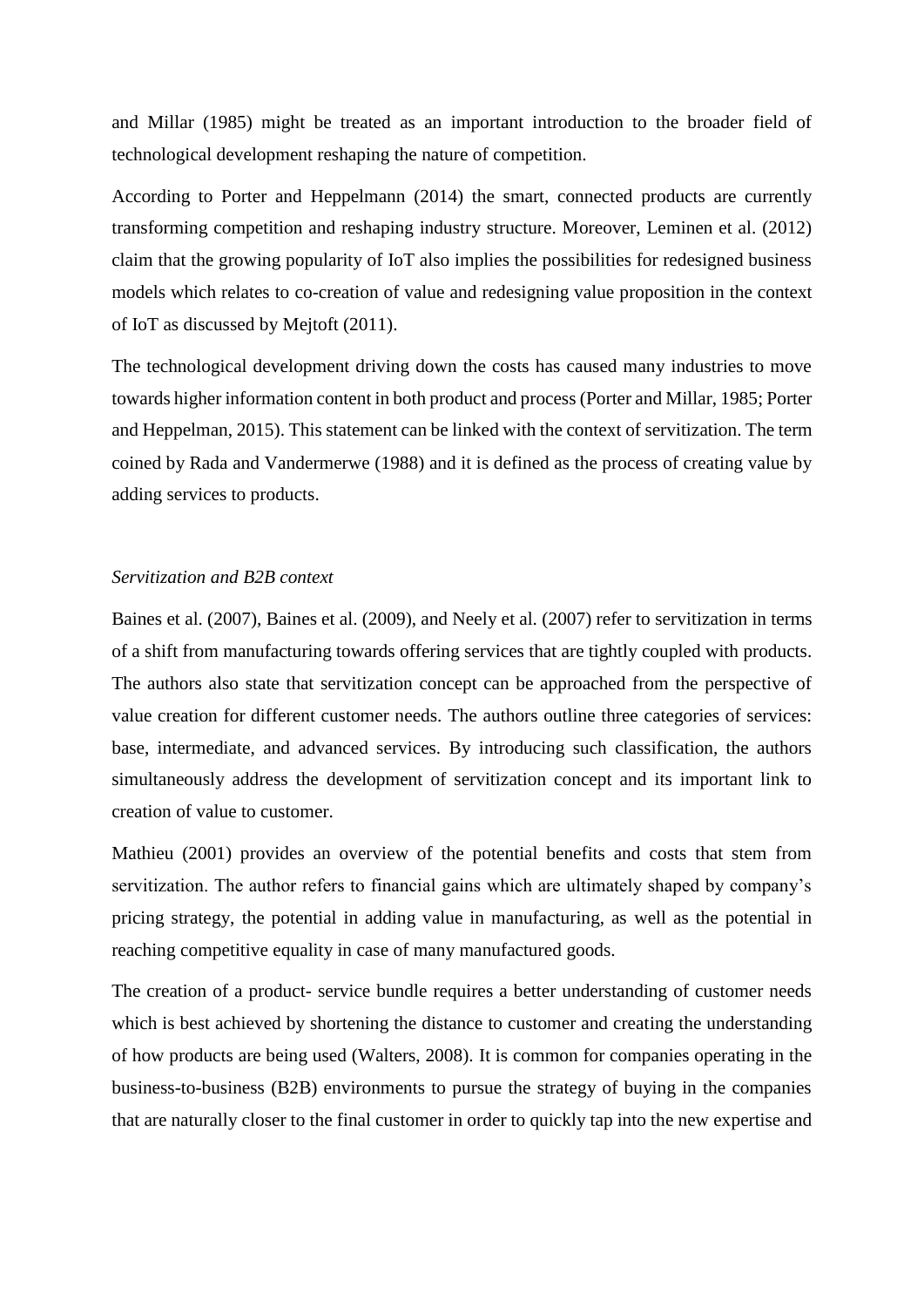to change their position in the value chain. While such a strategy is certainly a fast and effective one, it is certainly not a cost effective option and therefore, not universally applicable.

#### *Technological aspects of IoT*

Internet of things includes a technical architecture enabling the communication link from smart products to users. According to Gubbi et al. (2013) there are three main components that enable IoT:

- (1) Hardware a collection of sensors, actuators, and embedded communication hardware
- (2) Middleware on demand storage and computing tools for data analysis
- (3) Presentation visualization and interpretation tools, novel, easy to use, can be widely accessed

Figure 1 outlines the main components of IoT as proposed by Gubbi et al (2013).



**Figure 1.** Main components of IoT. Adapted from Gubbi et al. (2013).

The authors state that IoT is essentially composed of Radio Frequency Identification (RFID) and the Wireless Sensor Networks (WSN). While RFID enables design of microchips for wireless data communication, while WSN are low cost, low power miniature devices for use in remote sensing applications. Gubbi et al. (2013) outline the following components of WSN: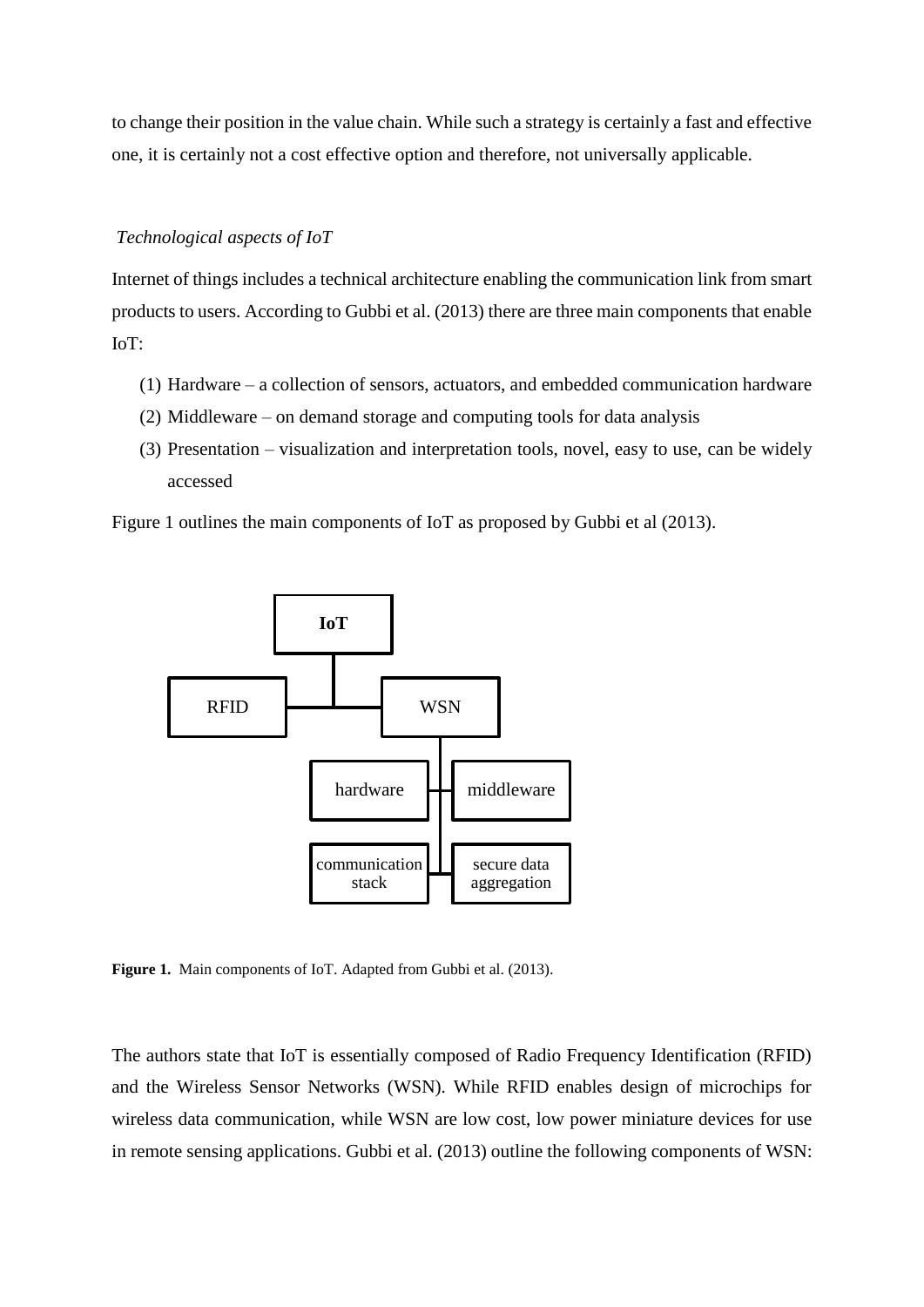- Hardware, consisting of sensor interfaces, processing units, transceiver units, and power supply
- WSN communication stack enabling communication between the nodes
- Middleware mechanism combining cyber infrastructure with a Service Oriented Architecture (SOA)
- Secure Data Aggregation which is used securing data as an essential element of WSN functioning in the long term

#### *IoT and business ecosystems*

Connectedness of devices which implies connectedness of things can be considered from the perspective of networks and ecosystems which well highlights the scope of IoT. The idea of ecosystems was initially coined to refer to a biological phenomenon, and gradually expanded into the business context (Wiesner et al. 2013).

Mazhelis et al. (2012) refer to IoT ecosystems where the core is built around the interconnection of tangibles- things with the virtual world- the Internet. The authors define IoT ecosystem as a "special type of business ecosystem which comprises of a community of interacting companies and individuals along with their socio-economic environment, where the companies are competing and collaborating by utilizing a common set of core assets related to the interconnection of the physical world of things with the virtual world of Internet" (p.5).

Leminen et al. (2012) approach the subject of IoT from the perspective of business models, and analyse how business models are shaped and created by IoT. The authors analyse business models through the lens of ecosystems (closed private or open networked) and types of customers (business or consumers). The authors argue that the success of IoT is dependent upon the combination of the right technology, business models, as well as acceptability to users. The configuration thereof will ultimately define the actual business model. However, according to Leminen et al. (2012) configuration of business model will become easier and faster with the further development of IoT.

According to Rong et al. (2015) the latest development in the field of IoT postulate discussing the phenomenon in the context of business ecosystems as a natural consequence that stems from the rapidly increasing number of connected devices. Connectivity enables expanding the communication between devices beyond value chains, supply chains, and networks. Therefore,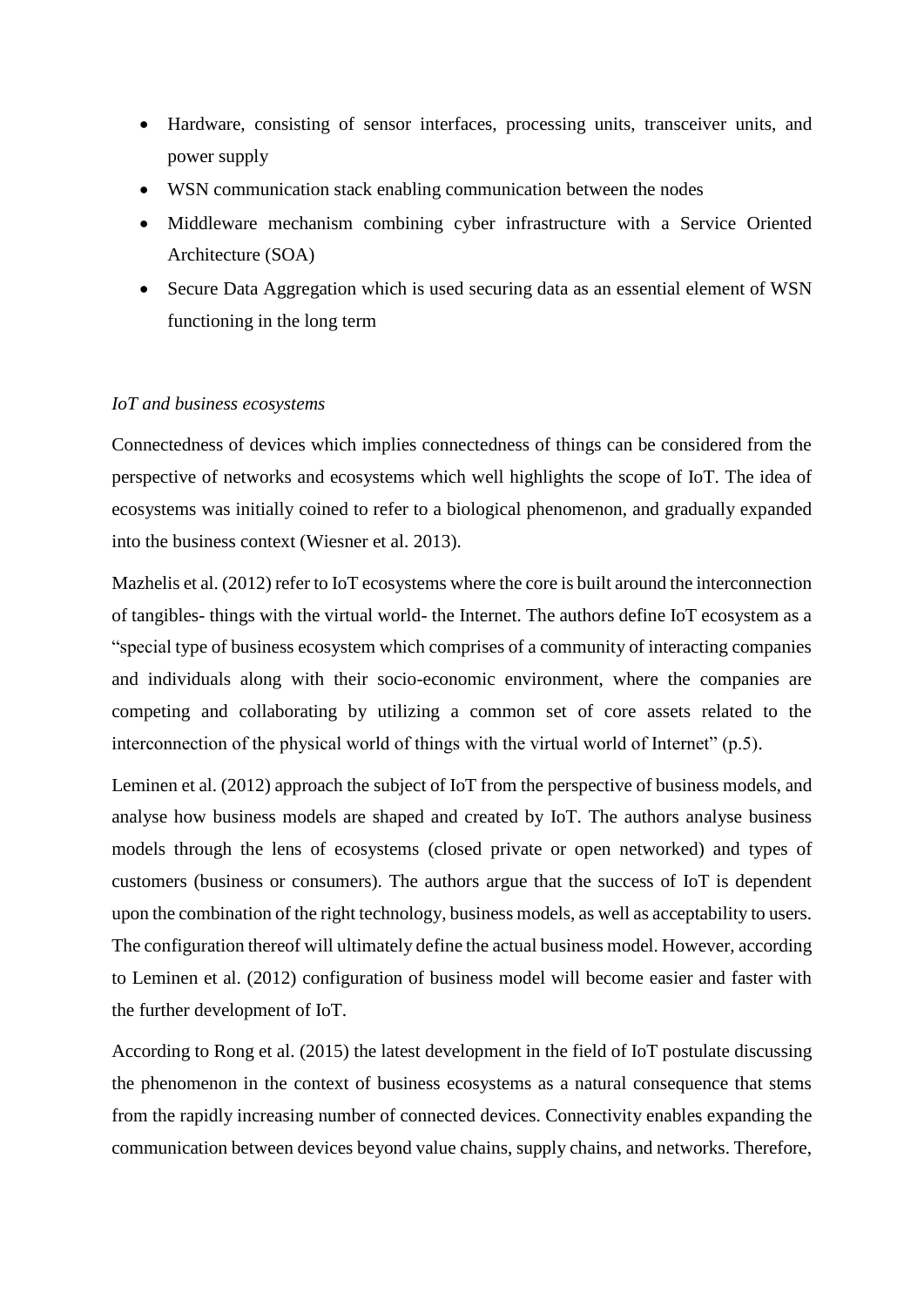it is justified to broaden the scope towards ecosystems. However, as the companies studied in this paper are operating within value chains and therefore, even though the latest developments in the field of IoT are acknowledged, value chains still remain in focus.

#### *IoT and competitive cost of servitization*

Mathieu (2001) claims that servitization strategy might be utilized to build and maintain competitive advantage even in the long run. Service components added to tangible goods also offers an ample opportunity to influence customers' purchasing decisions which Mathieu (2001) translates into the new marketing benefits which, in the long run lead to repeated sales and building lasting relationships with customers . This could be attained by offering the increasingly coveted complete solutions rather than simple after sales services (Johansson and Olhager, 2004).

Mathieu (2001) also outlines certain challenges that stem from servitization costs that should be taken into consideration while deciding whether servitization strategy is a viable option. The author refers to the two most important types of cost- competitive and political. From the perspective of the research presented in this paper, the analysis of competitive cost, especially in the context of IoT powered servitization is important.

Mathieu (2001) claims that competitive costs usually unravel themselves as organizations enter the previously unexplored fields (in this case the field of servitization). As the amount of new competitors increases rapidly, organizations need to build their own competitive advantage which naturally incurs costs which might be difficult to estimate, especially in the very beginning of the "servitization journey". Mathieu (2001) makes an important reference to the fact that while service providers are naturally more apt to master the two main drivers of competitive advantage: economies of scale and learning, while manufacturers shifting towards servitization are forced to maintain and develop both manufacturing and service related competencies. Mathieu (2001) claims that despite of the seemingly disadvantageous position; manufacturing organizations might still build their competitive advantage upon the extent of linkages between goods and service activities. In other words, manufacturing companies are able to base their competitive advantage upon their experience as well as the lasting image which has been built through their goods offering. Moreover, Mathieu (2001) claims that since manufacturing organizations often control both design, development, and the production of the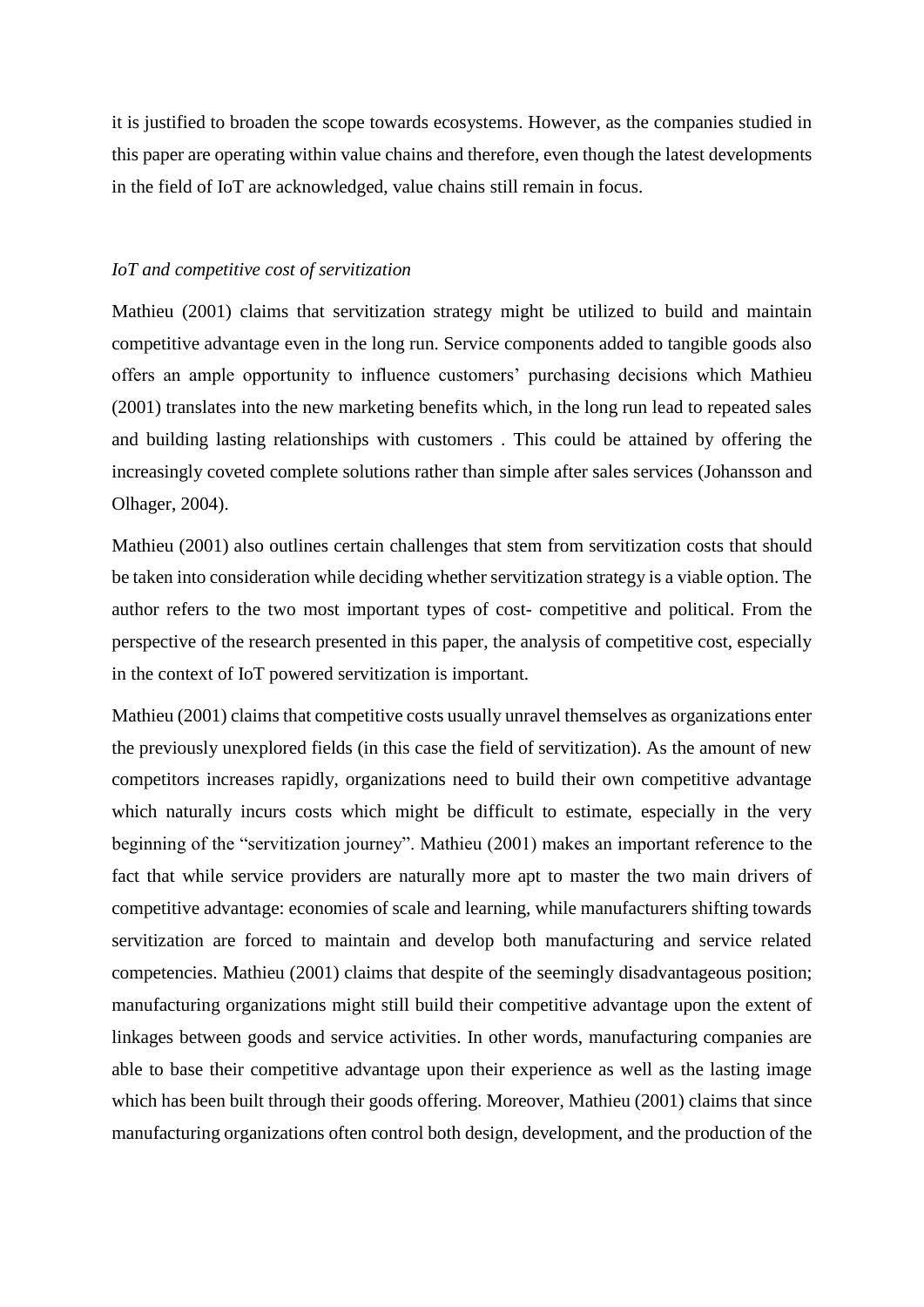offered goods, they have an ample opportunity of offering a unique selection of services which might potentially be difficult to copy by the competitors. Moreover, the ownership of the aforementioned processes might also serve as an ideal basis of crafting services that would truly bring value to customers.

Based on Mathieu's (2001) we wish to extend the discussion on servitization by adding the technological aspect expressed in terms of the IoT. As this paper aims to explore the opportunities for creating value to customers and changing firm's position in the value chain, it is important to contrast the challenges of servitization with the opportunities that the technological development brings. The potential of creating value based on the availability of the data regarding how products are being used, which has not been available in such scale before. By learning and understanding how customers really use products, the related services can be crafted with greater attention regarding the fulfillment and even exceeding the customer needs.

#### *IoT and value creation in servitization context*

The research presented by Porter and Millar (1985) is among the initial attempts to address the question of how the technological development changes industry structure as well as reshapes the process of value creation. The research presented by the authors is among the first attempts to explore the impact of technological development on companies and their competitiveness in particular. The authors focus on value creation in particular and how it can be revolutionized with the help of technology.

Some thirty years later, with the technological development advancing at the high speed and after the third wave of the IT-driven competition the subject of value creation still remains valid (Dominguez-Péry et al. 2013) and moreover, it seems to be changing again to even a greater extent, all this thanks to the concept of the Internet of Things (IoT) becoming more and more widespread.

*Value creation through information and collaboration*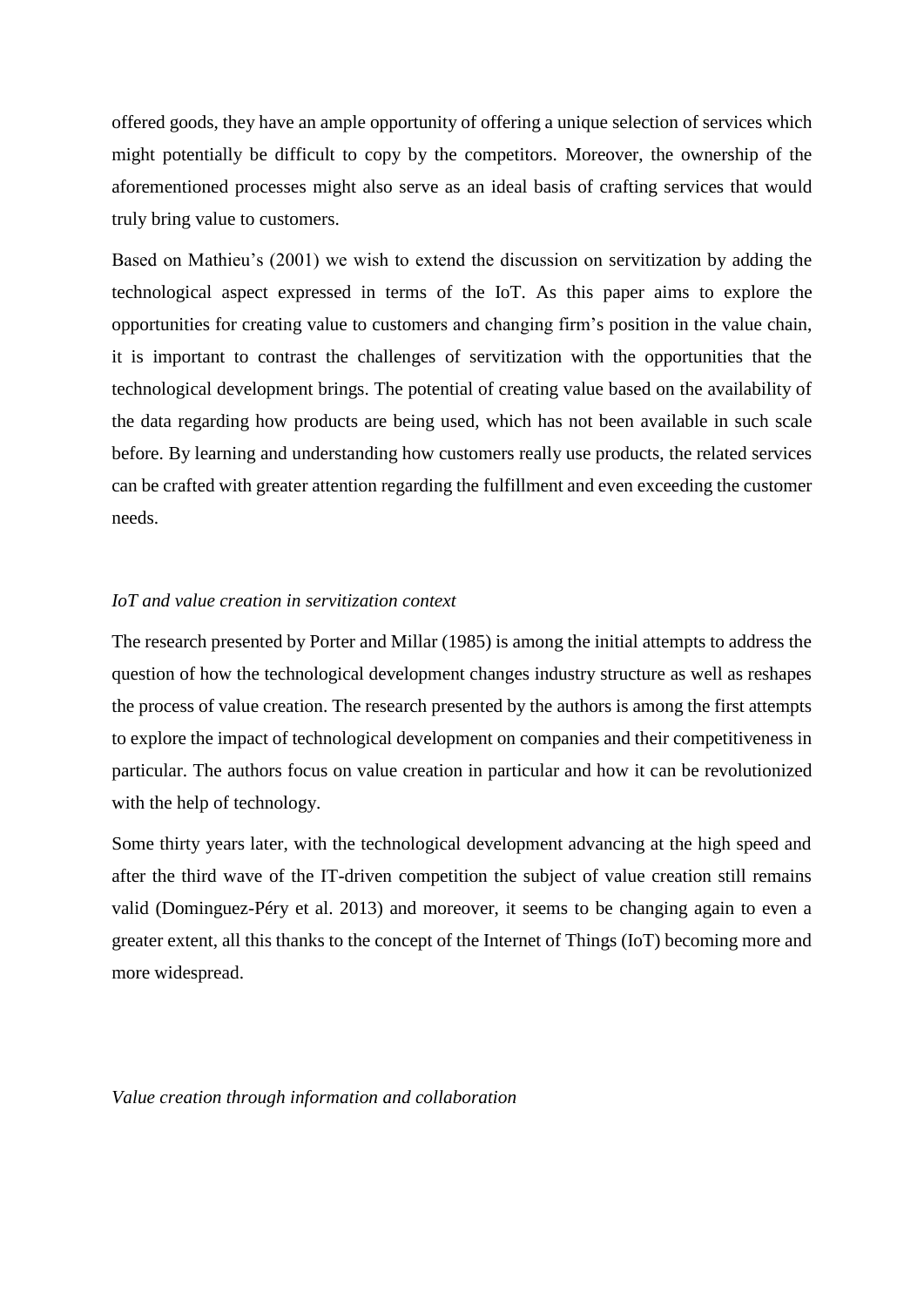According to Opresnik et al. (2013) during servitization an important layer of value creationthrough the information, which constitutes a process called informatization. The authors highlight that servitization is a data intensive process and therefore, certain procedures for exploiting data need to be developed and offered, which implies the new revenue streams for manufacturing companies. Opresnik et al. (2013) state that organizations might analyze the gathered data in-house, using business intelligence techniques or alternatively, the raw data might be resold to other entity.

Opresnik and Taisch (2015) also mention an important and rapidly growing phenomenon of organized collaboration in the process of servitization. The authors outline certain value creation-related motives for collaboration that stem from the laws of synergy- enterprises gain competitive advantage as the value of resources, related skills, and competences exceeds the sum of the assets.

#### *Value creation through operational reliability*

Duran (2000) defines operational reliability as a flexible process that optimizes people, processes and technology through which companies can become more profitable by maximizing availability and value addition of producing assets. Reliable operations are crucial element of successful businesses, and the notion thereof is particularly important in case of complex, demanding operations where costs of non-conformities are tremendous (e.g. oil and gas industry).

According to Schuman and Brent (2007) there are four key elements of operational reliability: (1) human reliability, (2) equipment reliability, (3) equipment maintainability, and (4) process reliability. The authors claim that the four elements need to be integrated in order to ensure the comprehensive maintenance approach.

#### *Servitization and the value chain context*

Porter (1998: 36) defines value chain as a "collection of activities that are performed to design, produce, market, deliver, and support its product". Moreover, the author claims that a value chain of a firm is a reflection of the chosen strategy and the approach to the implementation thereof. Therefore, value chain will differ between organizations and those differences are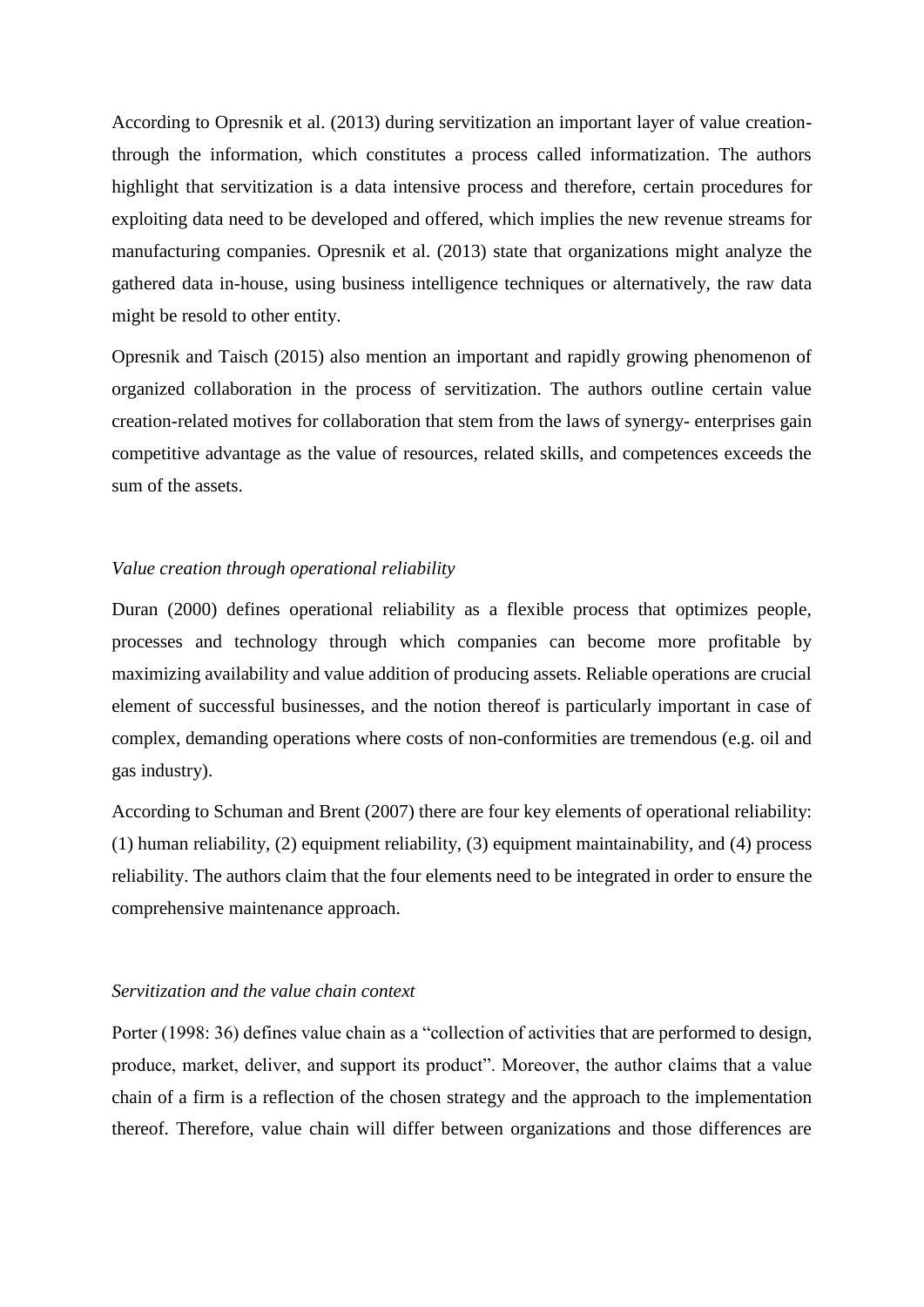usually the source of competitive advantage. According to Michel et al. (2008) adding services to already well-established product offering are usually utilized to create the desired differentiation upon which serves as a basis for building competitive advantage.

According to Porter (1998) value activities are the building block of competitive advantage, and the author outlines two types thereof: primary and support activities. Primary activities are all those activities that are necessary to physical creation of a products, sale, transfer to the buyer, while the role of the second types of activities is to support all the primary activities by providing purchased inputs, technology, human resources and various firm wide functions (Porter, 1998).

Walters and Lancaster (2000) claim that creation of value is achieved by the identification and understanding of customer benefits and costs as well by combining organizational knowledge and learning with structures that facilitate response and delivery. Raddats and Easingwood (2010) highlight the importance of moving from service strategies that are based solely on company's products towards strategies that are closely aligned with customer's operational environments. Kowalkowski (2005) refers to a similar approach as "customer centricity".

In summary, in the context of value chain and value creation two main challenges can be identified. Firstly, the necessity to offer services that is closely related to the actual customers' needs. Secondly, the proposed service offering that should allow for differentiation that, in turn, serves as a basis for building competitive advantage. With the rapid technological development and the advent of the IoT companies are granted with the possibility to effectively tackle those challenges.

#### *Beyond value chains- value creation logic and its implications*

Porter's (1998) well established and acknowledged logic of value chains needs to be extended with a broader view upon value creation logic that extends the commonly used notion of chains Stabell and Fjeldstadt (1998) propose a configuration of value creation in terms of value chains, shops, and networks, which differ depending on the logic of value creation. While value chains are about transforming inputs into products, value shops are focused on solving and resolving customer problems, and value networks connect customers. According to Stabell and Fjeldstadt (1998), in case of value chains strategic positioning aimed at creating competitive advantage is an issue of choosing a suitable configuration of product scope, market scope, and value system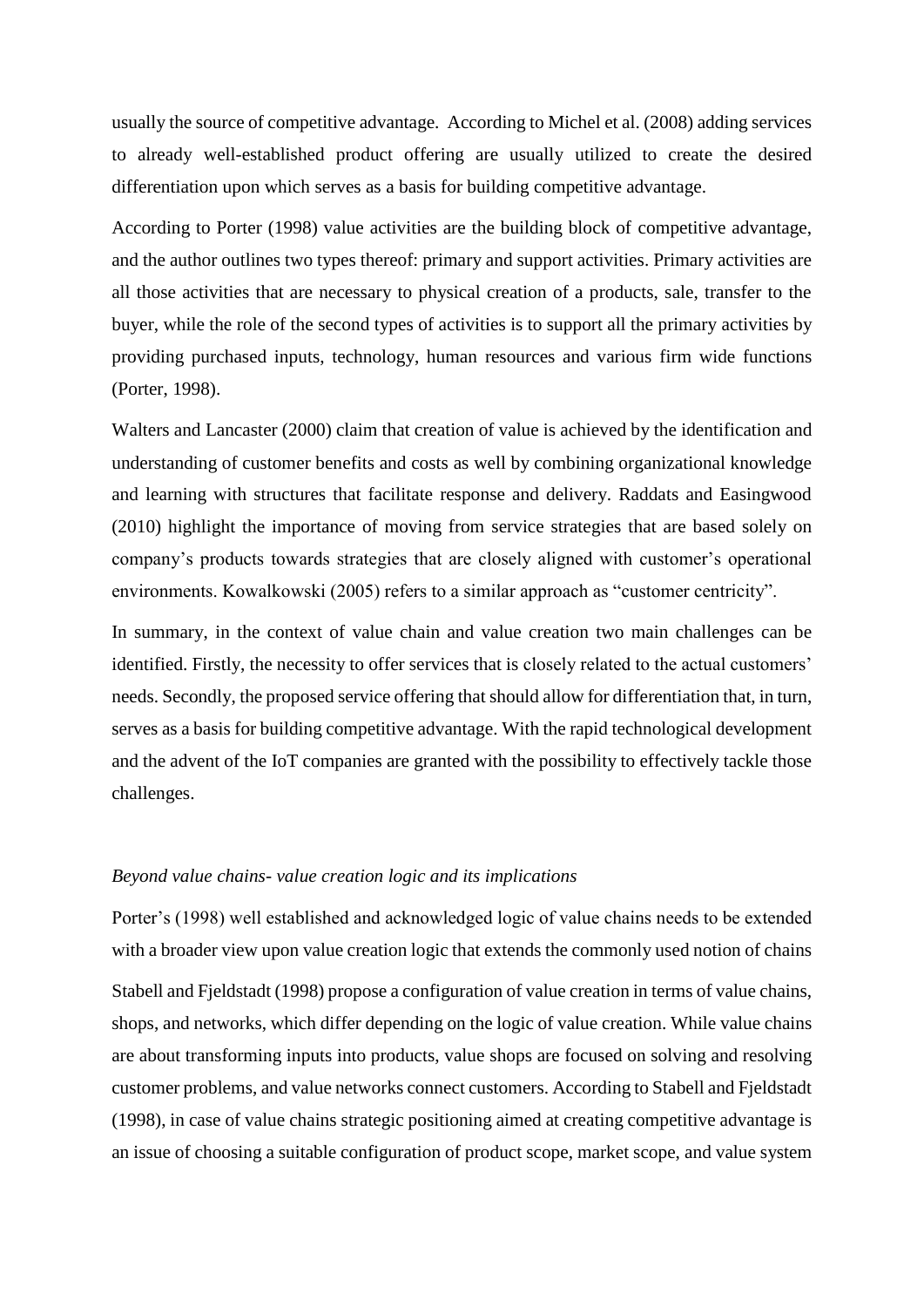scope. In the case of value shops, potential for strategic positioning is exploited through a combination of product scope and business value system scope, as well as problem incorporation. The authors also claim that in the case of value creation networks value is derived from service, service capacity, and service opportunity. Strategic positioning options comprise of horizontal and vertical integration.

#### *Vertical and horizontal integration*

According to Baines et al. (2011) vertical integration can be defined by "the extent to which a firm owns and takes responsibility for its upstream suppliers and its downstream customers" (p.948). Vertical integration allows for a better control over the value chains and increases the potential for profit generation. Schmenner et al. (2009) claims that servitization in the context of vertical integration is a viable option for advanced services which are close to manufacturer's products, and servitization of such kind is often labelled as a product-centric servitization. In case of product-centric servitization manufacturer takes care of e.g. maintenance activities previously performed by customer.

There is not much of significant evidence on horizontal integration in the context of servitization and Ensign (1998) mentions that some researchers doubt that horizontal organizations exist. Raddats and Easingwood (2010) define horizontal integration as manufacturers involvement in developing services linked to other original equipment manufacturers. Therefore, the authors highlight that in order to successfully perform in horizontally integrated servitization, manufacturers must be able to develop new capabilities that imply reaching beyond traditional design and manufacturing capabilities.

Both vertical and horizontal integration in servitization require investments in terms of time and money and it is rather a complex decision and an element of each individual company to decide on the exact servitization strategy. However, with the development of information technology, opportunities for value creation need to be revisited taking into consideration the advent of real-time communication between devices supplementing communication between people.

*Internet of Things and its implications for strategy and competitiveness*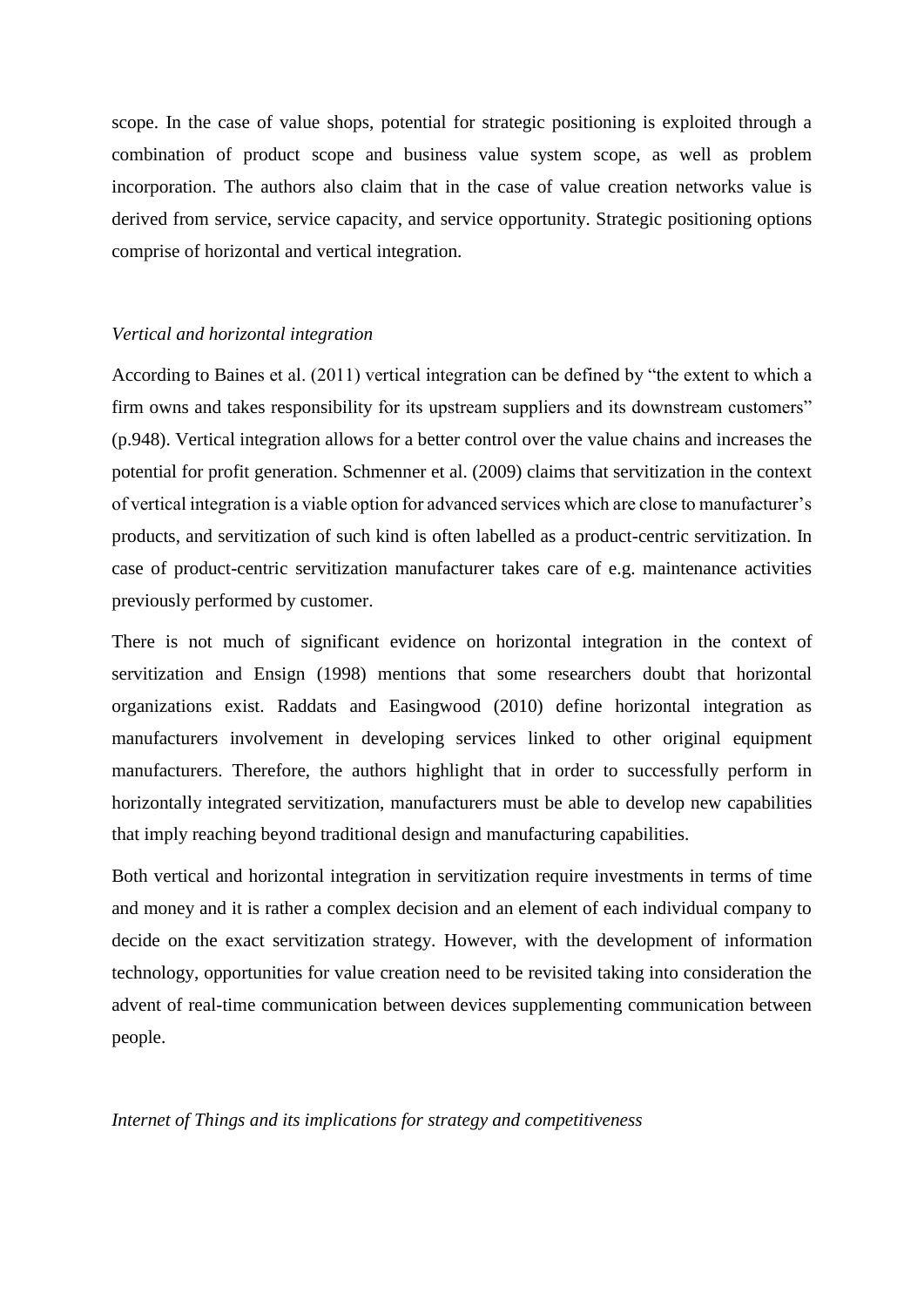Haller et al. (2009) define Internet of Things as a world of physical objects being seamlessly integrated into the information network, and where physical objects can become active participants. Internet of Things stands for suppling devices with sensors through which they are given the ability to communicate. This implies the possibility to create a network of things which are able to communicate with each other with little or no help from humans.

Porter (2014) calls this the third wave of IT-driven competition. Before any actual reference to IoT reshaping competition can be made it is important to briefly mention the development of the Internet which initially implied improved (and gradually) unlimited and extremely fast (almost real-time) communication between people. This stage was followed by the emergence of Web 2.0 which enabled improved communication and dialogue through social media as users were given an opportunity to create and share content rather than passively viewing it. IoT followed the development of Web 2.0 and the term itself was coined by Kevin Ashton in already in the year 1999. The term Internet of Things is used to refer to a general network of things linked together by IT components (sensors) that enable information exchange among them. Therefore, today we no longer refer to people communicating with the help of IT solutions, but also things.

Rather than using the term "things" it makes much sense to discuss the smart, connected products (Porter and Heppelmann, 2014) and reflect upon the far reaching consequences that this novel type of connectivity implies. The authors introduces the concept of the new technology stack which comprises of multiple layers such as new product hardware, embedded software, connectivity, a product cloud consisting of software running on remote servers, an array of security tools, a gateway for external information sources, and integration with enterprise business system. In other words, if the companies wish to reap the benefits of IoT in their product-service strategies, the appropriate technological stack needs to be created first. According to Porter and Heppelmann (2014) there are ten new strategic choices. In order to determine the new overall strategic positioning, organizations need to address the tradeoffs between the strategic choices and naturally, these choices will be dependent upon the specific characteristics of a company.

Table 1 presents a summary of issues and their implications to strategy that should be addressed while building a strategy around IoT. Clear choices in each of those dimensions will help companies to build their servitization strategies based on IoT.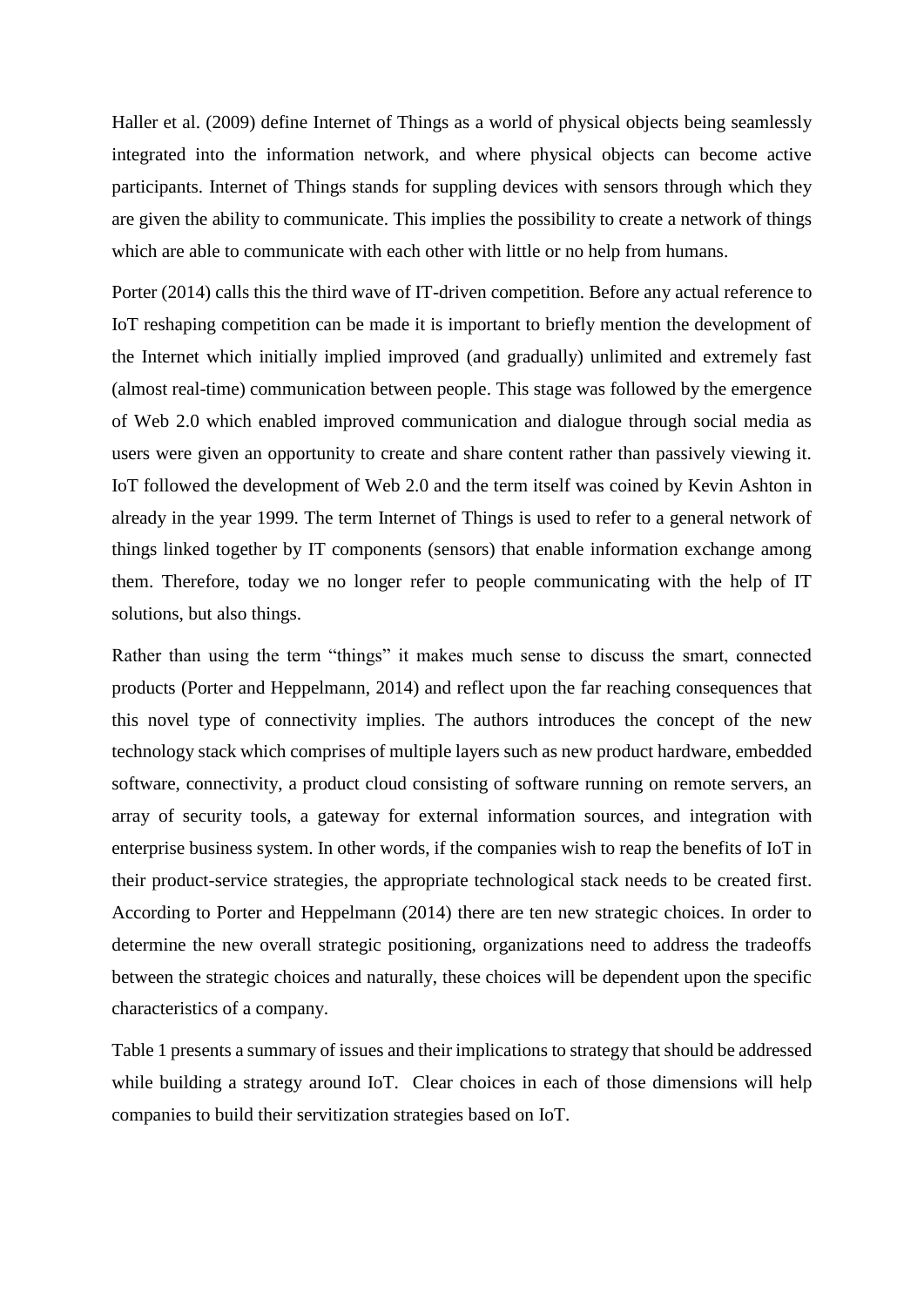**Table 1.** IoT and its strategic implications. Adapted from Porter and Heppelmann (2014).

| <b>STRATEGIC ISSUE</b>                                                                      | <b>STRATEGIC IMPLICIATIONS</b>                                                                                                                                                                                                                                                                                    |
|---------------------------------------------------------------------------------------------|-------------------------------------------------------------------------------------------------------------------------------------------------------------------------------------------------------------------------------------------------------------------------------------------------------------------|
|                                                                                             |                                                                                                                                                                                                                                                                                                                   |
| Selecting smart capabilities                                                                | Race for constantly adding might lead to<br>blurred strategic differences and creation of<br>zero-sum competition                                                                                                                                                                                                 |
| Embedding functionalities- product and<br>cloud                                             | Functionalities embedded in product will<br>lead the costs of every product however, in<br>some cases it cannot be avoided (e.g. if a<br>product is required to shut itself down in<br>case of emergency)                                                                                                         |
| Open vs closed system                                                                       | Closed system creates competitive<br>advantage by allowing a company to control<br>and optimize the design of all parts of the<br>system relative to one another. On the other<br>hand, open system enables a faster rate of<br>applications development and system<br>innovation as multiple entities contribute |
| Development of capabilities performed in<br>house or externally                             | Organizations should find a balance<br>between developing certain layers of<br>technology in house while simultaneously<br>outsourcing certain capabilities                                                                                                                                                       |
| Data to be captured, secured and analyzed                                                   | Maximizing the value of offering will be<br>dependent on the decisions regarding<br>product data. The balance between the<br>investment in e.g. sensors and the amount of<br>data collected is crucial to successful<br>implementation of the IoT powered<br>servitization.                                       |
| Ownership and access rights to product data                                                 | Certain restrictions shall apply as data<br>becomes a valuable commodity                                                                                                                                                                                                                                          |
| Full or partial disintermediation of<br>distribution channels/service networks              | Better knowledge of customers reduces the<br>need to intermediaries and service partners.<br>Companies must decide how to address the<br>newly attained customer proximity.                                                                                                                                       |
| Business model change                                                                       | The obvious changes in value propositions<br>might lead to the existing business models<br>becoming not obsolete and uncompetitive.                                                                                                                                                                               |
| Entering new markets by monetizing<br>product data through selling it to outside<br>parties | Capturing product data might open new<br>opportunities for profit generation. The<br>dilemma is whether the data should be<br>available to entities that have no connection<br>to products.                                                                                                                       |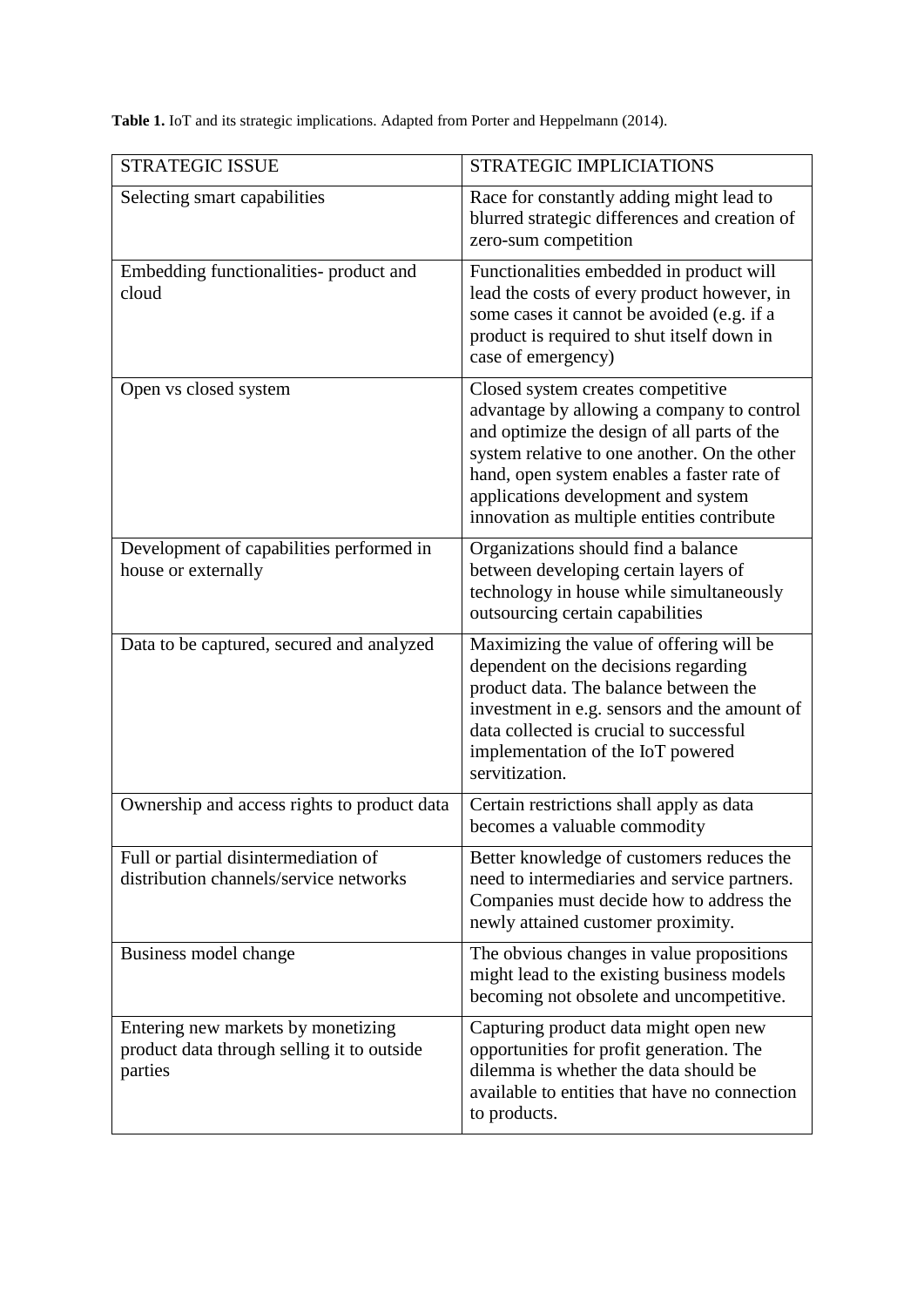| Expanding company's scope | Connected products become part of a bigger   |
|---------------------------|----------------------------------------------|
|                           | system and therefore, an opportunity for     |
|                           | expanding the scope of business will need to |
|                           | be addressed at some point.                  |
|                           |                                              |

The strategic decisions summarized in table 1 serve as a basis for presenting and exploring the IoT powered servitization strategies of the studied companies operating in the B2B environments.

The consecutive chapters of this paper are devoted to presenting the methodology and research design as well as exploring the IoT powered strategies especially in the context of the important challenge of strategic shift and changes in value chain which can be explained by the fact that manufacturing organizations moving towards services would have to rethink their value chains towards differentiation and "customer centrism".

## **3. Methodology**

The research presented in this paper focuses on the companies operating within the B2B environment. Additionally, for the purpose of addressing the process of organization's repositioning within value chain the companies selected for the study.

The study is based on the multiple cases where selected companies were analyzed in-depth. Data collection was primarily based on the analysis of historical data and semi-structured interviews with managers responsible for conducting the shift towards servitization. The focus of data collection and analysis was in qualitative input as such data was deemed the most appropriate from the perspective of addressing the research objectives stated in this paper.

According to Stake (2006) multiple case analysis should be guided by the set of phenomenon which will be addressed in each and every case. The author also claims that multiple case study method is also directed by the fundamental question of what helps us understand the studied phenomenon. Therefore, even though the cases are presented one by one, as each case should be understood in more depth and its meaning in the context of the studied phenomenon, the aim is also to analyze them holistically towards providing an explanation of the research objective. Stake (2006) also claims that multiple case study method is useful while addressing more than one research question.

#### *Description of cases*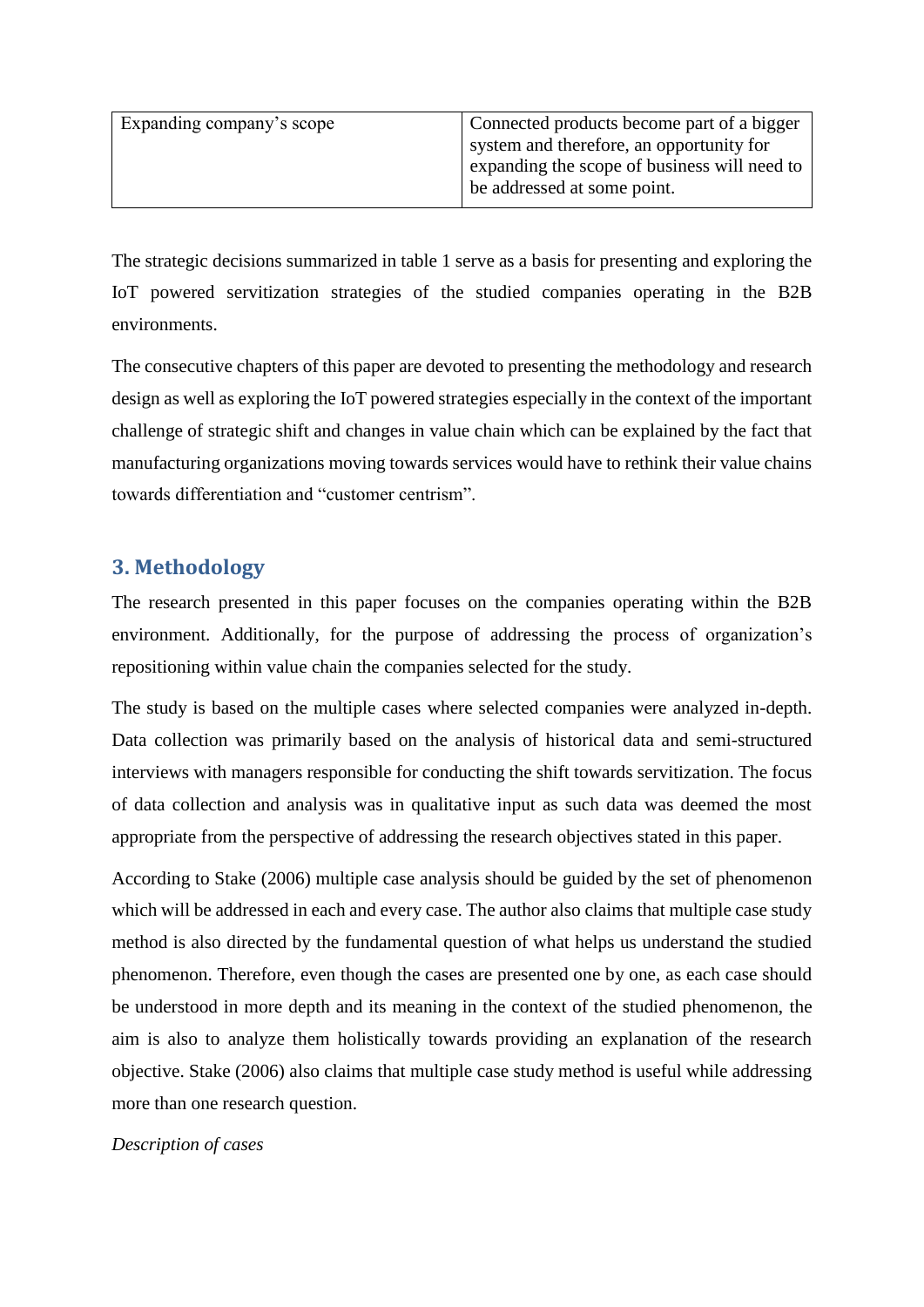The companies were selected on the basis of their advancement in IoT powered servitization. Company A is a large company manufacturing sheet metal machines which is currently undergoing a transformation towards servitization based on the development of their fleet management system. Company B is a large multinational company providing complete lifecycle power solutions for energy markets. Company C is a large multinational company offering power and automation technologies. The research presented in this paper is focused on the transformers business unit.

## **4. Case analysis and results**

In order to provide a more exact presentation of the case companies, the studied servitization strategies were described and classified according to the model proposed by Raddats and Easingwood (2010). The authors outline the four main types of servitization strategies:

- (1) Product-attached services on own products (e.g. installation, training, support)
- (2) Operation services on own products (e.g. managed services, asset availability)
- (3) Product attached services on own and third party products (e.g. installation, training support)
- (4) Vendor-agnostic operation services (e.g. systems integration, technical consultancy)

Furthermore, the analysis of "IoT powered" servitization strategies is presented in this paper is analyzed from the perspective of several strategic decisions and their potential implications which are summarized in table 1.

The companies selected for the analysis are large-size global organizations operating globally. The companies initially established themselves as manufacturers of physical, tangible products however, with time shifted their focus towards enriching their offering complementary services which, with the help of the technological advancement, are gradually evolving into the IoT powered.

#### *Company A*

Company A is a multinational provider of machinery for sheet metal processing. The origin of the company is built on mechanical engineering and manufacturing knowledge. The focal areas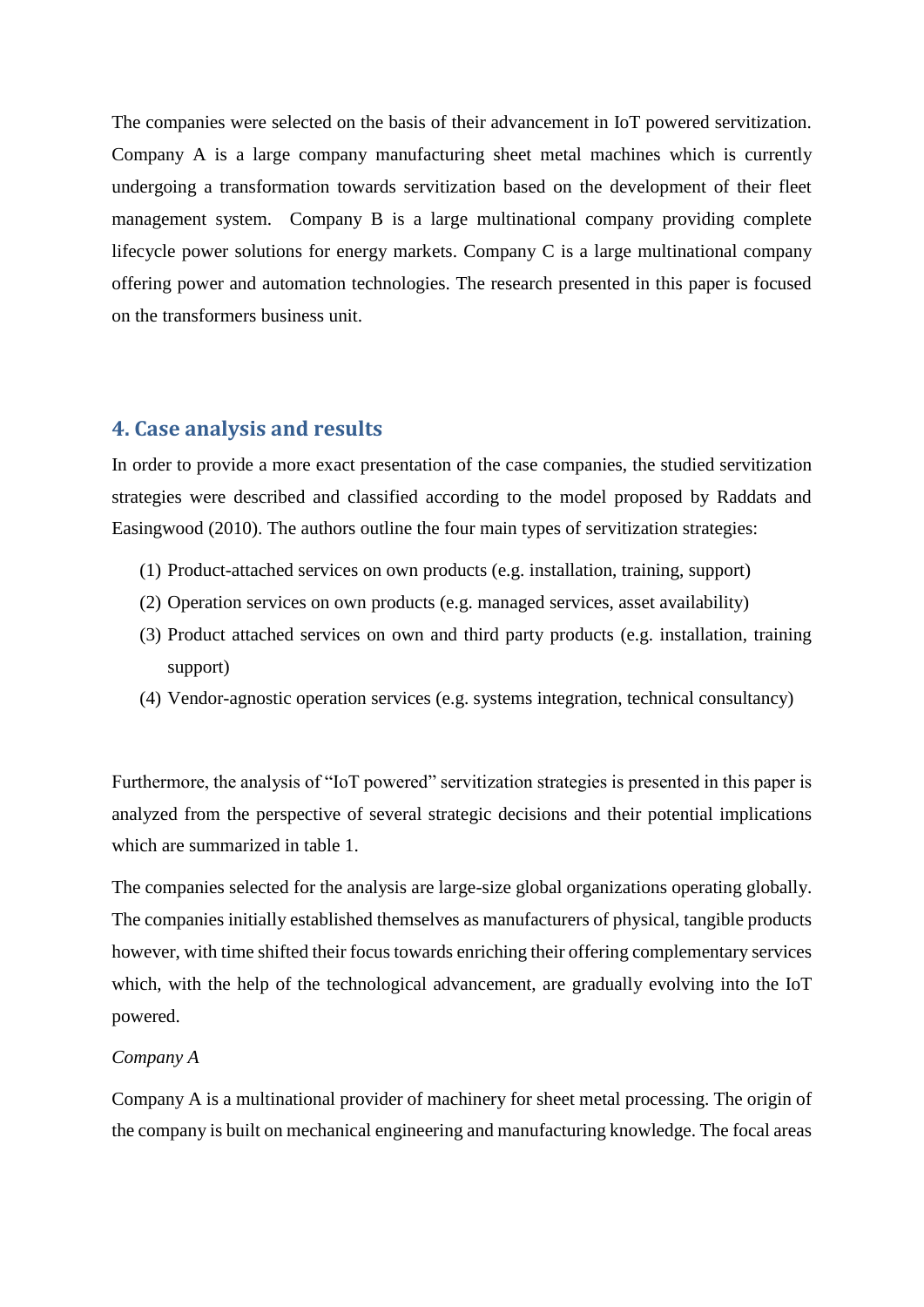have been designing and building high quality machines for cutting, punching, shearing and bending sheet metal. During the past decades the focus of the company has changed from individual machines to larger systems, consisting of several machines in a production line. Customers of the company A are operating in various sectors, including automotive, aerospace, HVAC and smaller sub-contractors. Service business of the company has been based on maintenance contracts and spare part sales. As complexity of the products has been increased and scope of supply extended, need for technical support, training and advisory services has increased.

The product – machinery or product line - is an example of investment good in business-tobusiness setting. The machinery is highly automated and includes computers and sensors. Previously, Internet connection to machines is a standard feature, but it has been mainly used to support the internal work and not as media to increase the product. Company A has introduced a strategy to build product-service system around the internet connection of the machinery. Life-cycle of a typical system is long and contact with the customer is not very frequent after a successful commissioning. The initial system configuration may change due to customer product portfolio changes and what has been optimized in the commissioning phase may not be optimal any more.

The developed IoT solution provides an opportunity to see actual production and daily key performance indicators. This information is collected to a centralized cloud system, which provides a view to both end-customer as well as Company A service organization. As the solution is focusing on hierarchy of machines at different location it is called a fleet management system.

| <b>STRATEGIC ISSUE</b>                          | <b>STRATEGIC IMPLICIATIONS</b>                                        |  |
|-------------------------------------------------|-----------------------------------------------------------------------|--|
| Selecting smart capabilities                    | Remote view on customers production line<br>performance               |  |
| Embedding functionalities- product and<br>cloud | Fleet view by collecting operational data in<br>centralized cloud.    |  |
|                                                 | Supporting commissioning and training<br>phase as part of investment. |  |

Table 2. Case analysis- company A.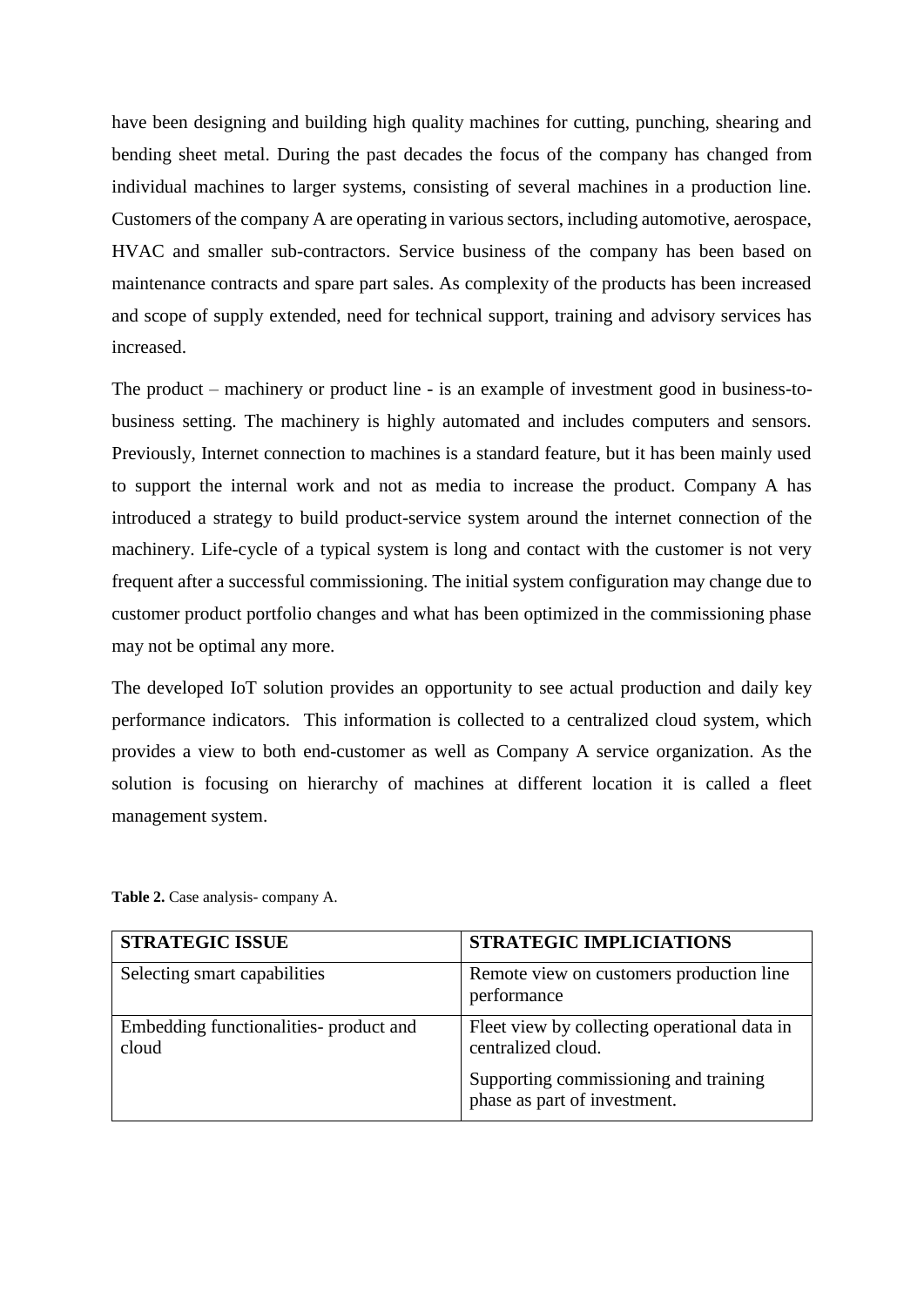|                                                                                             | Part of service level and maintenance<br>agreements                                                                         |  |
|---------------------------------------------------------------------------------------------|-----------------------------------------------------------------------------------------------------------------------------|--|
| Open vs closed system                                                                       | Limited to end-customers as a portal view,<br>limited within Company A, no external<br>solution providers.                  |  |
| Development of capabilities performed in<br>house or externally                             | Internal development, as product is<br>automated and connected for other needs as<br>well.                                  |  |
| Data to be captured, secured and analyzed                                                   | Factory operations information: production<br>orders, materials, processing times, setup<br>times, alerts, performance data |  |
|                                                                                             | Part information, bill-of-materials                                                                                         |  |
| Ownership and access rights to product data                                                 | Service contracts giving access to Company<br>A to use data in remote support and<br>advisory.                              |  |
| Full or partial disintermediation of<br>distribution channels/service networks              | $\overline{N}$ o available data                                                                                             |  |
| Business model change                                                                       | Focus on solutions and operational<br>performance of the fleet by using software.<br>Continuous connection with customers   |  |
| Entering new markets by monetizing<br>product data through selling it to outside<br>parties | No available data                                                                                                           |  |
| Expanding company's scope                                                                   | Toward service and maintenance from<br>physical product.                                                                    |  |
| Value creation logic                                                                        | Within value chains                                                                                                         |  |
|                                                                                             | Increased performance of the equipment in<br>combination with optimized maintenance<br>ensures lower OPEX.                  |  |

The main value creation logic change for the Company A is changing the position in the value chain closer to customer operations. Being able to monitor and understanding daily situations at the end-customer shop floor allows performance based contracts and remote support to customer to optimize the production. This kind of benefit shifts the value creation of the product toward intangible product-service. The value for the customer can be measured in the long run as reduced operating costs.

*Company B*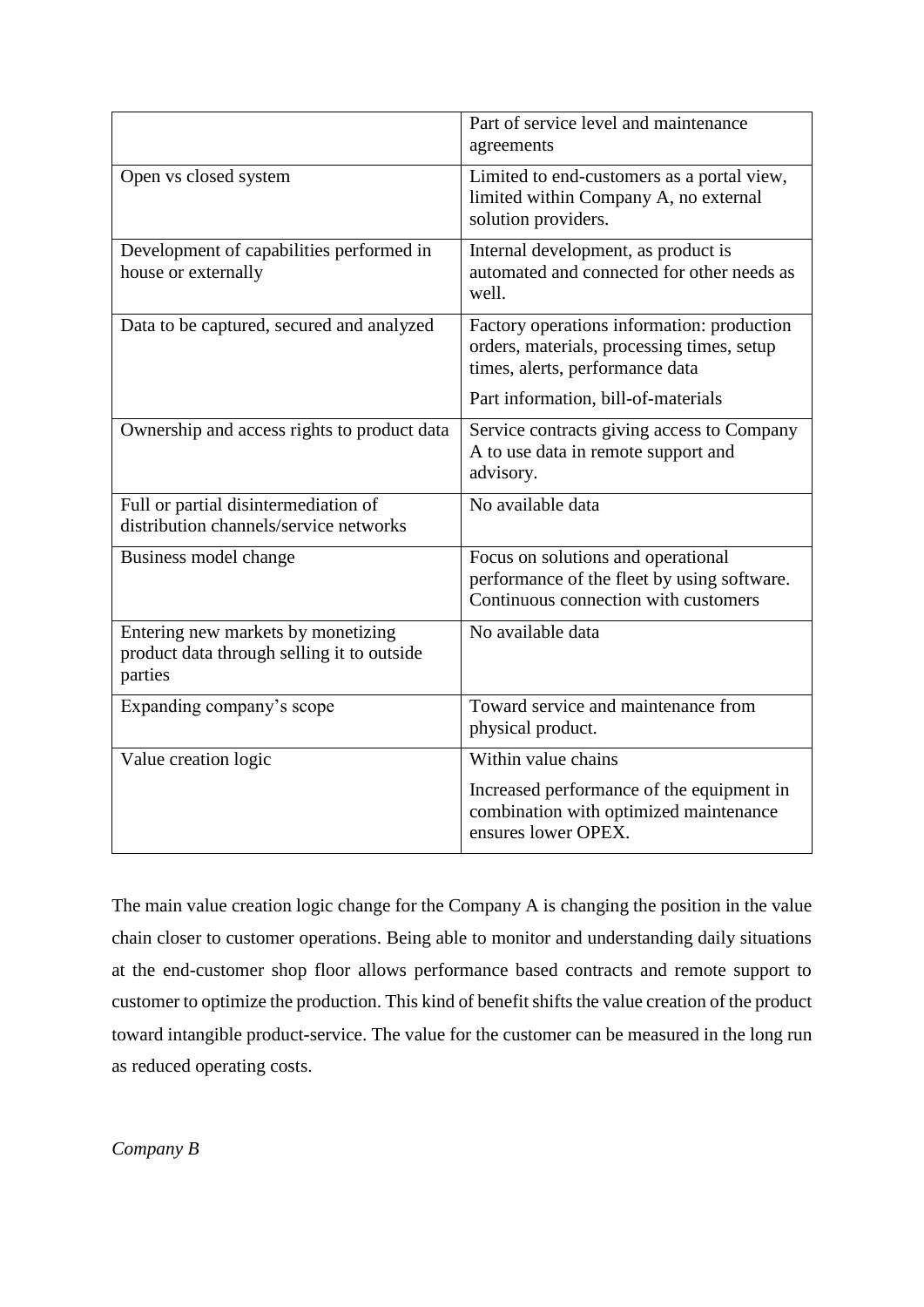Company B is a provider of power generators and supplying offering from machinery to complete power plants. Depending on the delivery project the scope of supply may vary from individual power generators to complete gas operated power plants. Power generators are critical equipment which needs to ramp-up a certain guaranteed amount of electricity in a reasonably short time range. For this reason both scheduled and pre-emptive maintenance are important to guarantee the performance and reliability. Outage situations may be costly and involve risk.

Company B acts as a manufacturer of products and also as a provider of solutions (power system design and installations) as well as operations and services (maintenance and repair). The company has redeveloped their condition based maintenance which replaces the scheduled maintenance activities with maintenance that is based on the actual performance of a product rather than predictions. Condition-based maintenance (CBM) has been possible to implement with the development of IoT. CBM system collected data from the machinery and compares the sensor values to upper and lower control limits and more complicated trends and patterns. Daily data values are transmitted to central CBM team at the Company B. An analysis is conducted for each machine and periodical reports are sent to customer to demonstrate the performance of the system. In case of problems occurring, remote advisory service can be provided proactively as alerts are sent to customers and responsible service people.

Condition based maintenance is offered as an option for larger projects. Typically, CBM is part of larger contracts which may include spare parts, scheduled maintenance, and support personnel both remotely and locally. CBM may be needed to support performance levels guaranteed in sales contracts.

| <b>STRATEGIC ISSUE</b>                          | <b>STRATEGIC IMPLICIATIONS</b>                                         |
|-------------------------------------------------|------------------------------------------------------------------------|
| Selecting smart capabilities                    | Remote view on assets for maintenance<br>purposes.                     |
| Embedding functionalities- product and<br>cloud | View on machinery, advisory services from<br>centralized support team. |

Table 3. Case analysis- company B.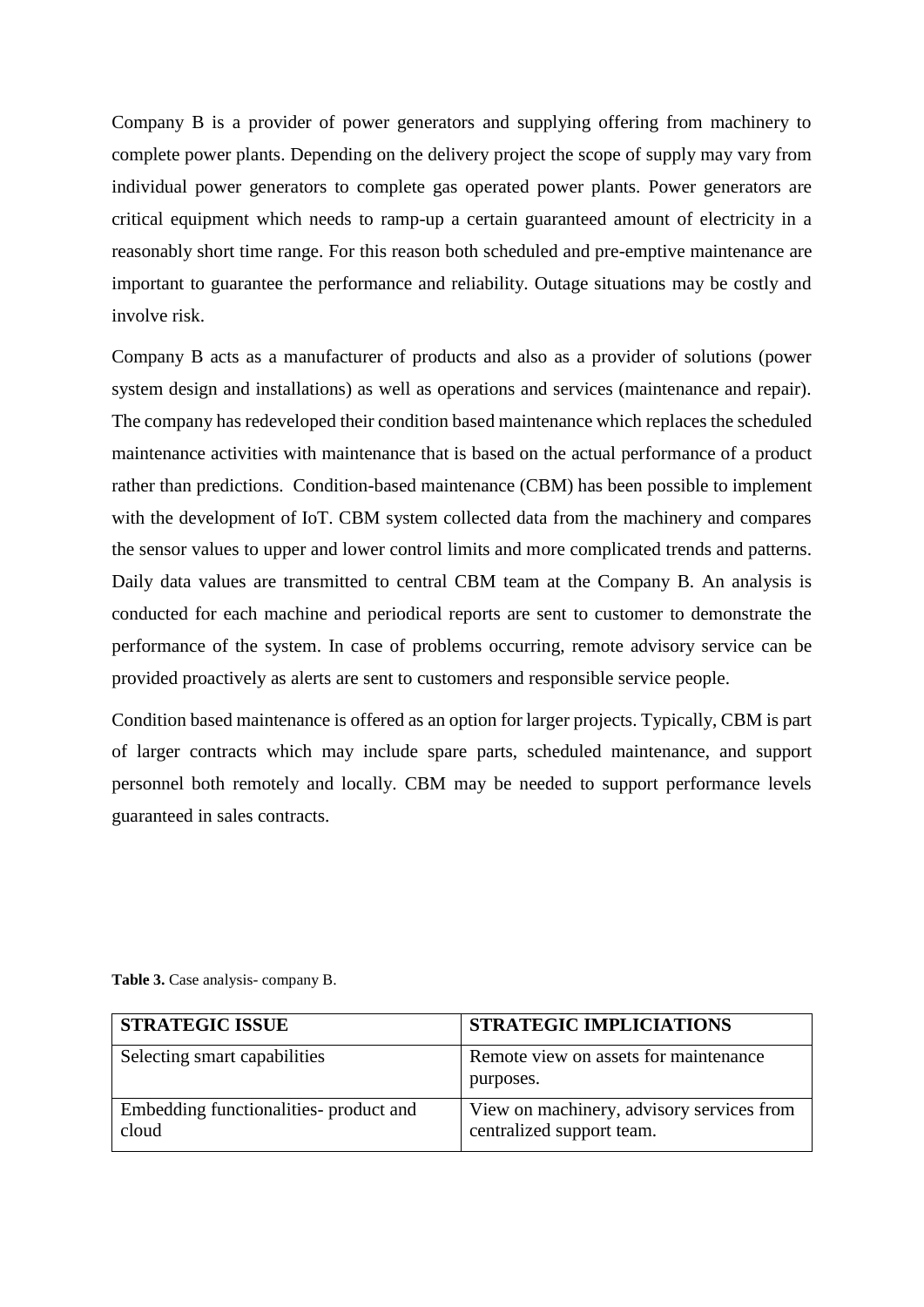| Open vs closed system                                                                       | Closed system, based on contract.                                                   |
|---------------------------------------------------------------------------------------------|-------------------------------------------------------------------------------------|
| Development of capabilities performed in<br>house or externally                             | Internal development                                                                |
| Data to be captured, secured and analyzed                                                   | Daily statistics of operations: energy<br>produced, fuel consumed, efficiency.      |
|                                                                                             | Machine parameters and sensor values                                                |
|                                                                                             | Ambient environment                                                                 |
| Ownership and access rights to product data                                                 | Data owned by the end-customer                                                      |
| Full or partial disintermediation of<br>distribution channels/service networks              | Service contracts and localized service<br>network.                                 |
| Business model change                                                                       | Focus on operations and maintenance                                                 |
| Entering new markets by monetizing<br>product data through selling it to outside<br>parties | Possibility to utilize real operational data for<br>R&D purposes within Company B   |
| Expanding company's scope                                                                   | High performing reliable power plant<br>justifies higher investment costs           |
| Value creation logic                                                                        | Within value chains                                                                 |
|                                                                                             | Condition based maintenance reduces risk<br>of expensive non-planned interruptions. |
|                                                                                             | Improved asset utilization for customer                                             |

Value creation in the case of company B is provided by improving the reliability of the machinery. This can increase maintenance business for company B in certain extent, but the main value proposition is for end customer in form of improved total cost of ownership.

## *Company C*

Company C is a business unit in large company providing technology to power generation and distribution. The product of Company C is large power transformers used in electricity distribution networks. Power transformer is an expensive component with long expected lifecycle approaching 30 to 40 years. Correct use of the product, in terms of transmitted power, ambient temperature, quality of electricity and proper maintenance guarantee reliable operations. Traditionally, automation level in power transformers has been low. As sensor technology – related to currents, voltages and frequencies, temperatures and oil quality are based on electronics, data logging devices have been introduced to track conditions.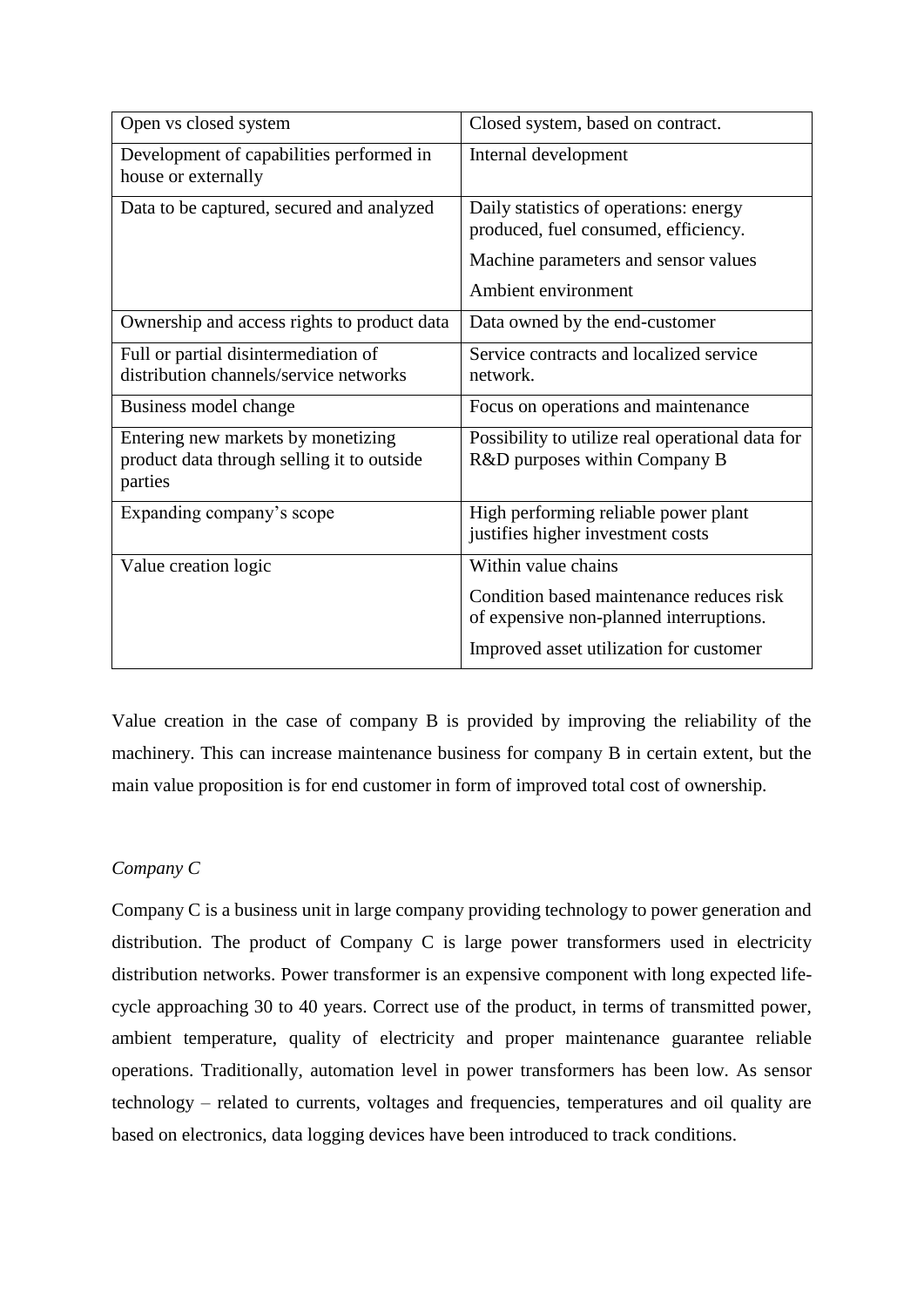Power transformers could be part of larger infrastructural development projects or simply replacing components in existing networks. Typically, the product is purchased by a local utility company based on defined technical specification and tendering processes. The scope of supply is often limited to the physical product and service is conducted locally by the customer itself or local service providers. Access on actual operational data is difficult to gather and may require manual operations.

Company C built an automated logging device with Internet connection. Transformer is connected to the utility local intranet and providing real-time view for the end-user to see each power transformer operation. Proper use and avoiding operational faults such as boiling cooling oil by transmitting too much power can increase significantly the expected life-cycle of the product. Information can be shared with local external maintenance personnel of the utility. Company C can ask for data access from the end user and provide insights on usage metrics.

| <b>STRATEGIC ISSUE</b>                                          | <b>STRATEGIC IMPLICIATIONS</b>                                                  |  |  |
|-----------------------------------------------------------------|---------------------------------------------------------------------------------|--|--|
| Selecting smart capabilities                                    | Remote view on asset condition for the end-<br>user operations and maintenance. |  |  |
| Embedding functionalities- product and<br>cloud                 | Ensuring proper use of transformer<br>Maintenance support                       |  |  |
| Open vs closed system                                           | Closed system between asset owner and the<br>physical product.                  |  |  |
| Development of capabilities performed in<br>house or externally | Solution developed by using external<br>provider                                |  |  |
| Data to be captured, secured and analyzed                       | Each phase voltage, current, frequency<br>Ambient temperature                   |  |  |
|                                                                 | Oil temperature                                                                 |  |  |
|                                                                 | Cooling fan operations                                                          |  |  |
| Ownership and access rights to product data                     | Data stored in local product memory, no<br>centralized cloud system.            |  |  |
| Full or partial disintermediation of                            | Utility as end user                                                             |  |  |
| distribution channels/service networks                          | Local external maintenance companies                                            |  |  |
| Business model change                                           | Additional feature for product to support<br>better use of for the utility.     |  |  |

Table 4. Case analysis- company C.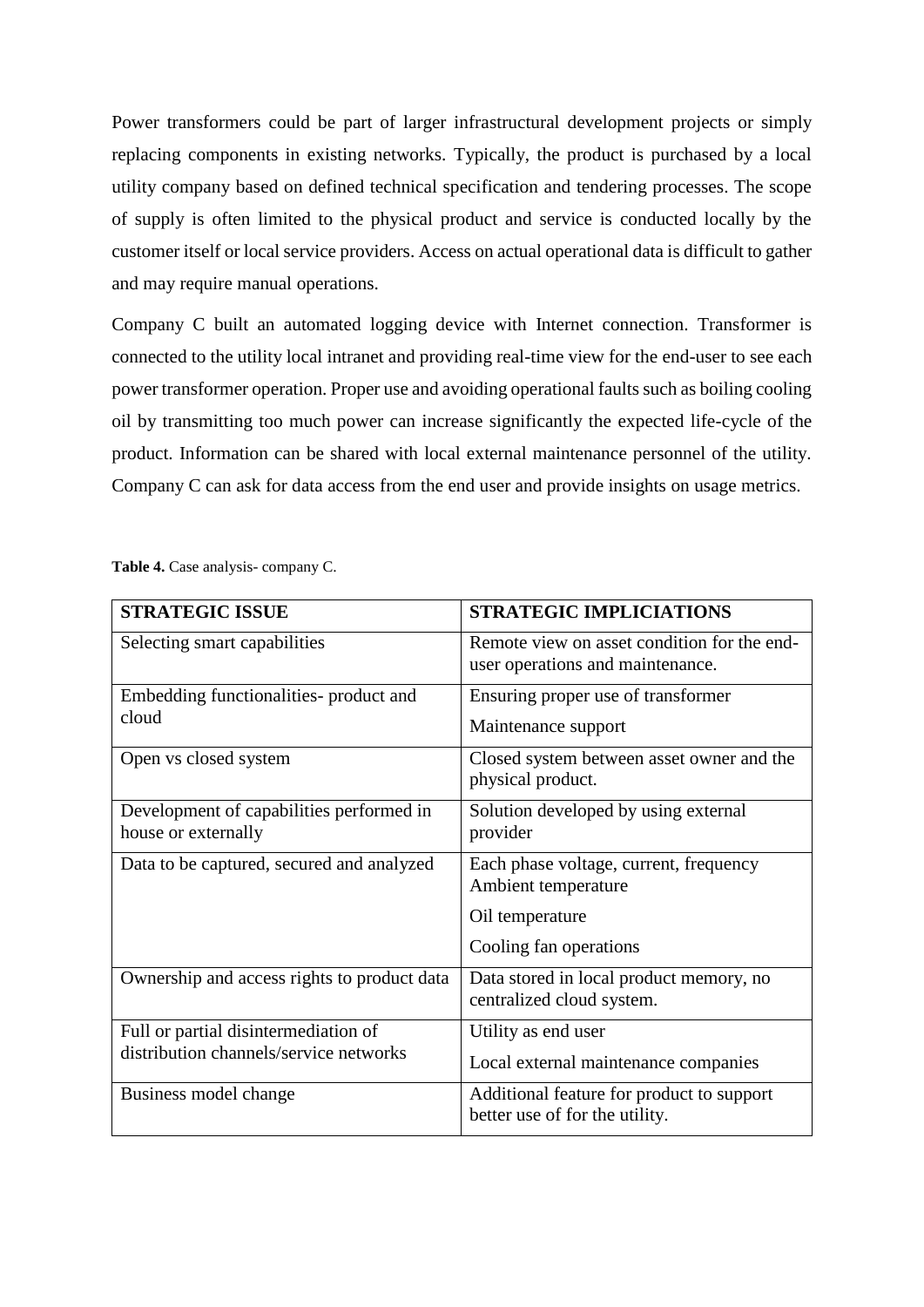| Entering new markets by monetizing<br>product data through selling it to outside<br>parties | Intangible feature of the product: self-<br>guiding and early warning on misuse |
|---------------------------------------------------------------------------------------------|---------------------------------------------------------------------------------|
| Expanding company's scope                                                                   | Understanding of actual operations in<br>different locations and uses           |
| Value creation logic                                                                        | Increased life-cycle of the product yielding<br>lower OPEX per kWh.             |

Value creating for the Company C is currently related to better control of the physical product and helping end-user to manage both operations and maintenance. Increased life-cycle of asset should improve the investment cost divided over the years.

Based on the analysis of the three cases a graphical summary for extending value chain with the help of IoT was proposed (figure 2). Table 5 is a graphical summary of how the IoT powered servitization enabled the studied companies to expand the scope of the value creation beyond the traditional design and manufacturing. With the advent of IoT companies were able to expand their scope of value creation by being able to operate within the field of product use, providing solutions as well as operations and services.



Figure 2. Summary of case analysis- value chain perspective.

Table 6 provides a summary of the studied companies in terms of the service main functionality, means of measuring value proposition, IoT functionality as well monetarization of service (means of profit generation). Table 6 is aimed at highlighting that by adding a technological component and enabling IoT powered servitization companies are no longer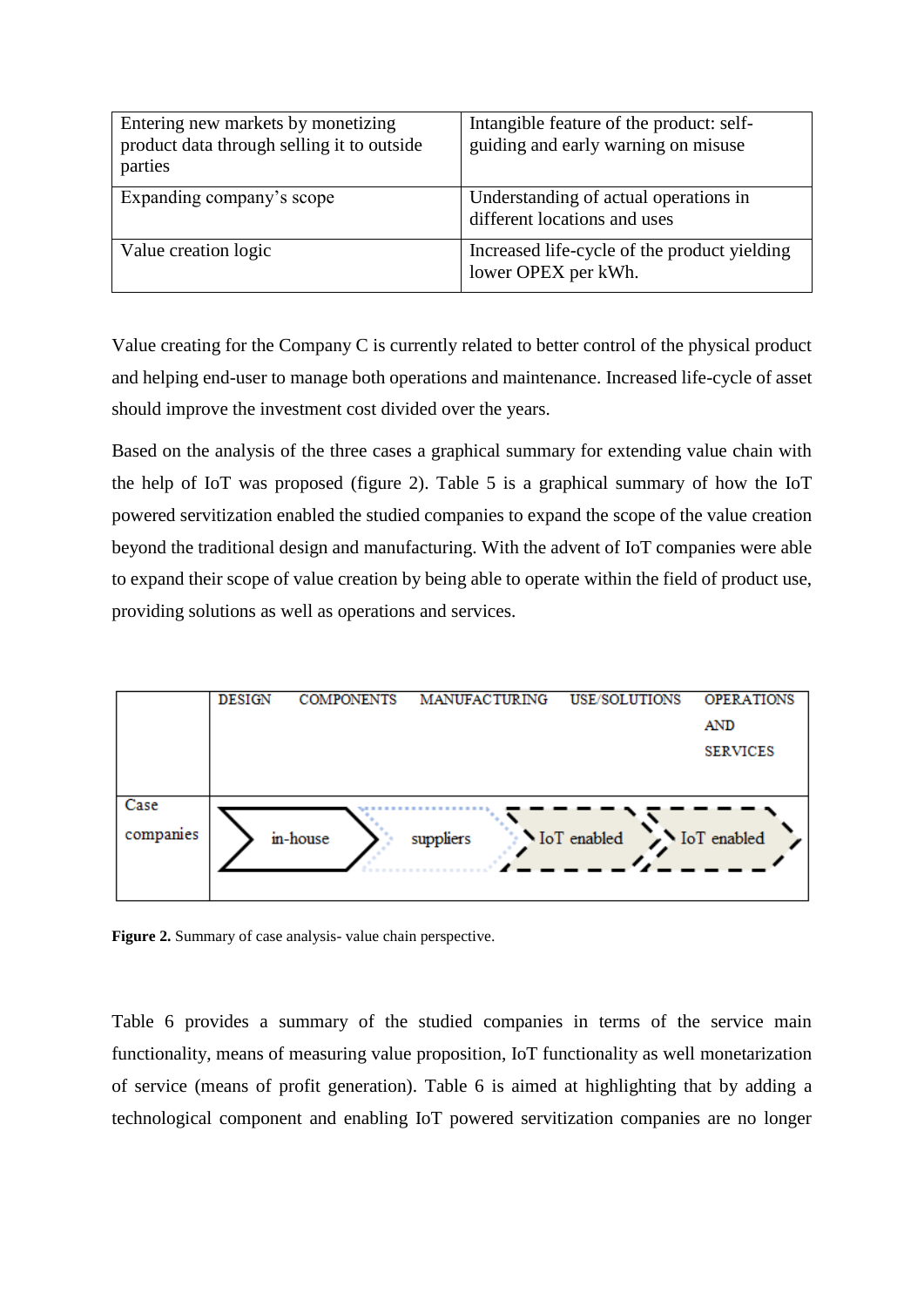offering a tangible product but rather a complete solution where software plays an important role and significantly adds value.

|                                                  | <b>Service</b><br>main<br>functionality   | <b>Value</b><br>proposition                  | <b>IoT</b><br>functionality                                  | <b>Monetarization</b><br>of service            |
|--------------------------------------------------|-------------------------------------------|----------------------------------------------|--------------------------------------------------------------|------------------------------------------------|
| Company $A -$<br><b>Sheet metal</b><br>machinery | Operations<br>support and<br>optimization | measured<br>Reduced unit<br>$cost$ (EUR/pcs) | Production/opera<br>tions data<br>captured for<br><b>OEM</b> | Product sold as<br>investment<br>Monthly fee   |
| Company $B -$<br><b>Power</b><br>generators      | Maintenance<br>support                    | Reduced risks of<br>outage, penalty<br>costs | Detailed machine<br>level sensor data                        | Part of larger<br>service contract             |
| Company $C -$<br><b>Transformers</b>             | Local<br>maintenance<br>support           | Increased<br>product life-<br>cycle          | Connecting<br>transformer to<br>intranet access              | Option in a<br>product, no<br>subscription fee |

**Table 5.** Summary of case companies.

## **5. Toward the conceptual framework**

Figure 3 summarizes the theoretical and empirical consideration presented in this paper in a form of a conceptual framework. The framework is divided into the three parts with each representing a phase in the technological development and it influence upon the creation of new opportunities of adding value to customer which, in turn, calls for a redesign of value chains by adding stages where value creation occurs while acknowledging the extension of value chains with the new opportunities for value creation that are only possible thanks to the IoT development.

The initial stage of servitization is presented in the context of the Internet of Services and the Internet of People where data are essentially exchanged between people and the exchange is facilitated by the information technology. All the studied companies have been following a common path of supplementing the well-established product offering with services crafted based on the unique expertise that stem from being manufacturer.

Even though such an approach is justified and evolves with the development of an organization, it has a certain drawback caused by the limited availability of data regarding how products are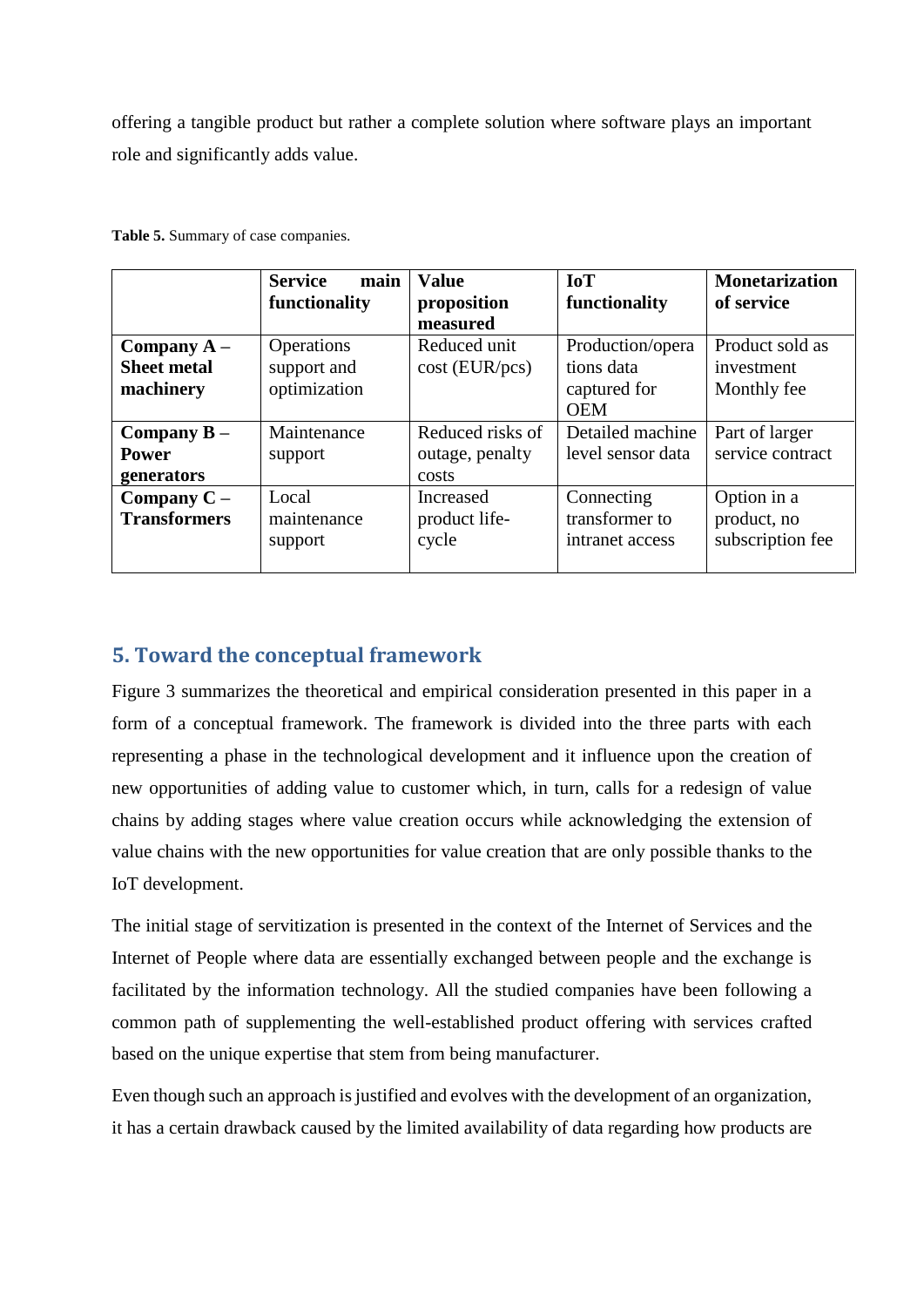used. In other words, manufacturers are limited in their ability to plan and develop services that would be based on the actual usage of products by the end customers. With the rapid technological development which enables communication between devices, collection of data and analysis thereof became not only possible but also affordable. Therefore, with the help of IoT, the studied companies were able to address the needs of their customers, which imply being able to offer services that might serve as a competitive advantage. The worth of the data exchanged by machines lays in the information they carry and the potential use thereof as well as the fact that they are inaccessible for competitors. This is illustrated as a consecutive part of the presented framework (second row of the figure 3). With the advent of IoT and with improving the service offering, companies were able to enrich the existing value chain with innovative value adding activities based on gathering and analyzing data exchanged by machines and devices.

The framework also addresses the answer to the question of how does the value creation is realized in practice with the help of IoT. The framework incorporates the latest findings by Porter and Heppelmann (2015) who suggest the following means of value creation which translate into unique profit creation opportunities:

- (1) Shortening the product development cycles Rather than releasing completely new products regularly, companies can bypass the pressure for frequent product introductions by releasing smaller scale upgrades and enhancements. By doing this customer needs can be fulfilled quicker with an improved precision.
- (2) New business models The expanded opportunities for value creation directly translate into the revisited opportunities of crafting company's value proposition The advent of IoT brings new opportunities for designing and redesigning business models such as cloud-based (Wen and Zhou, 2013). Getting access to a large amount of data is an immediate opportunity for creating new value but also for generating profit as companies might decide to sell the access to data to the third parties.
- (3) Supporting customer success IoT not only enables tailored service offerings but also creates an ample opportunity to advise customers in a variety of matters that are essentially rooted in how products are used. By gathering data on product usage solutions for better utilization or change of equipment can be made which ultimately translates to supporting customer's success.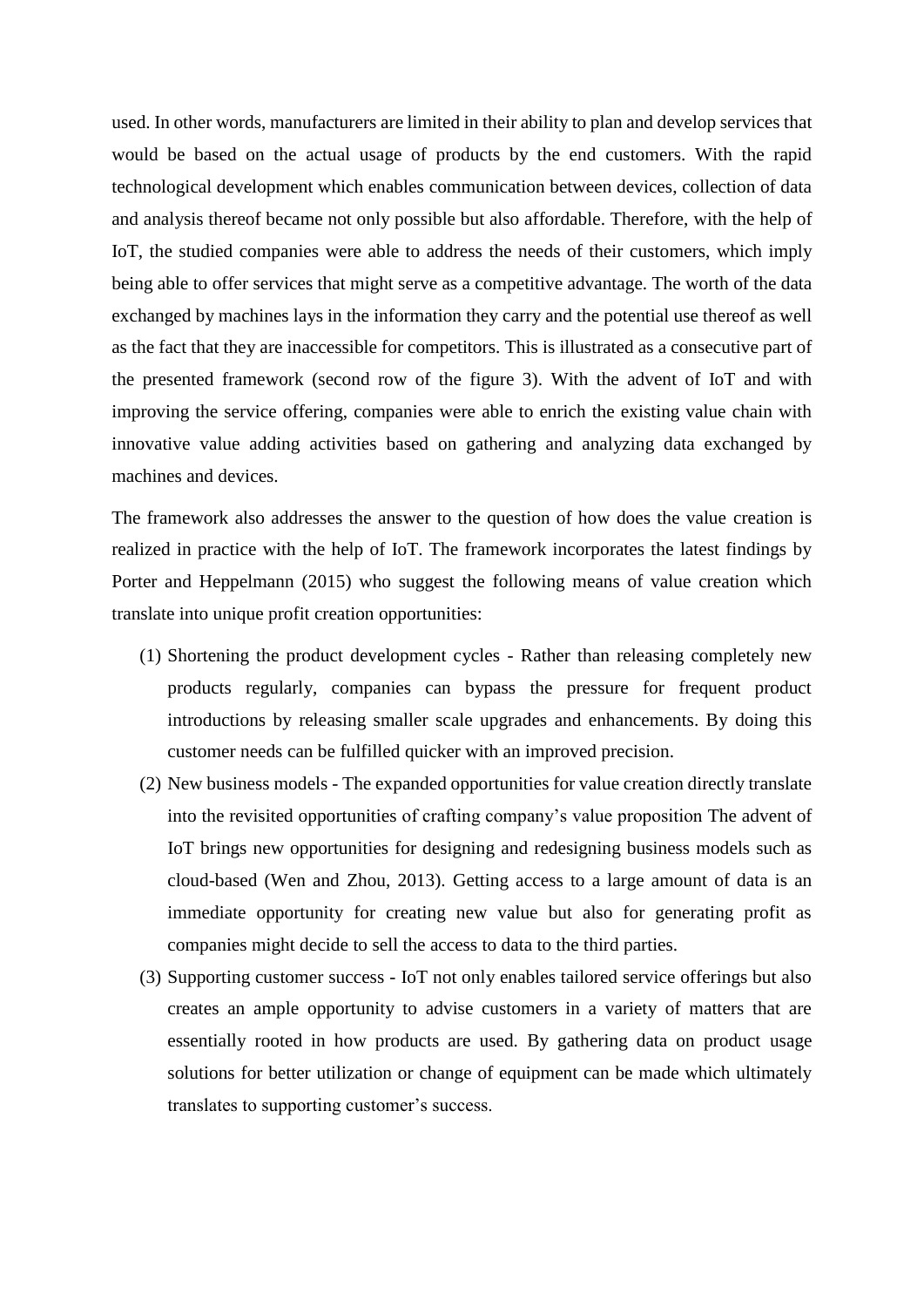- (4) Product as a part of a broader system- Products equipped with sensors require suitable software and therefore, they gradually cease existing as a sole tangible entity.
- (5) Data analytics Data analytics is a powerful tool for creating value as well as generating profit. Moreover, the need for data analytics creates a need for skilled workforce in that particular field.





## **6. Conclusions, limitations, and further research**

The service offering of the studied companies might be described in terms of predictive maintenance or machines as a service. Both of them are characteristic to the phenomenon known as Industry 4.0 supported by the fourth wave of technological advancement. This transformation is based upon the networked connectivity of sensors, machines, workpieces,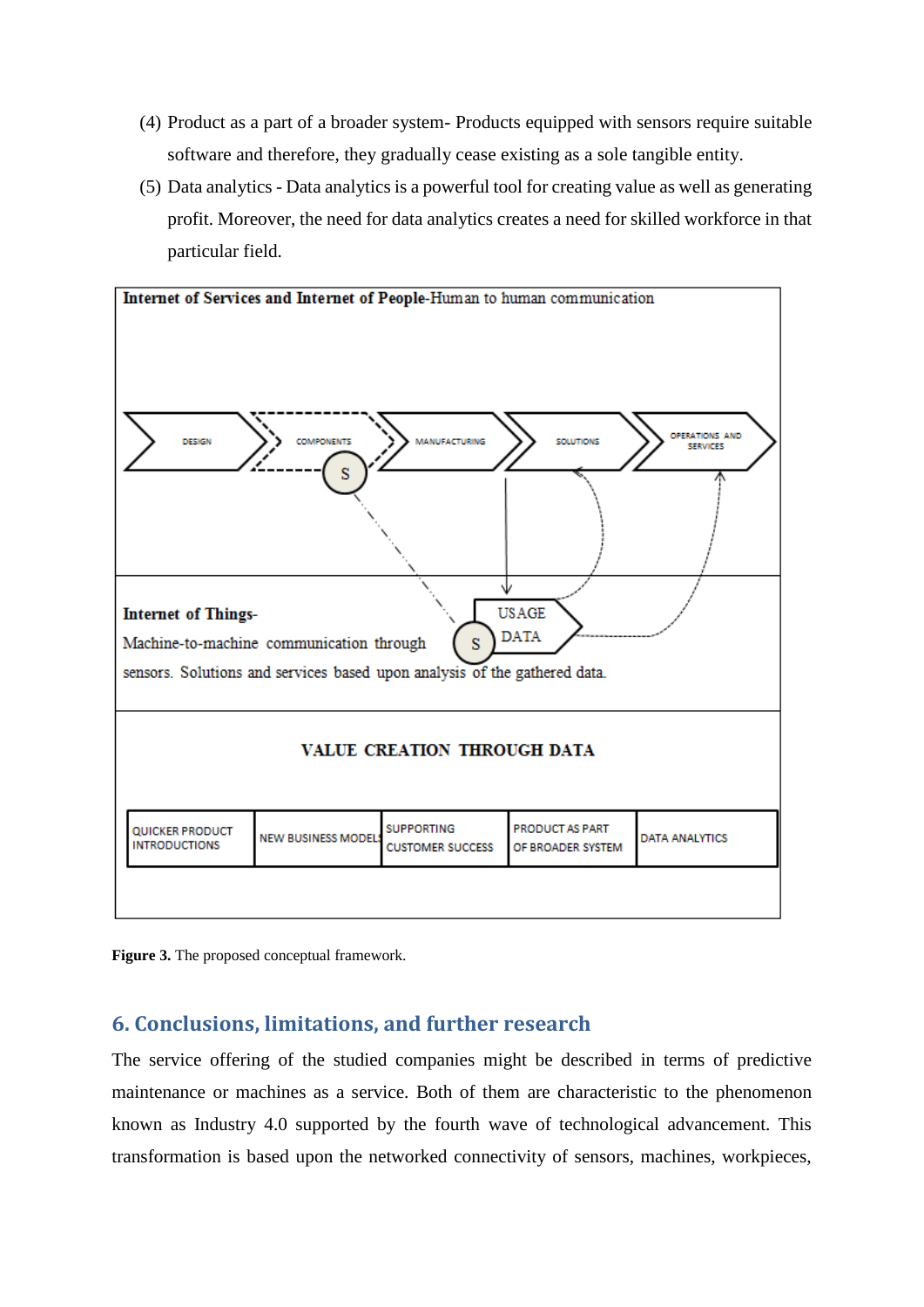and IT systems along value chains rather than single enterprises. Connected devices and the rapid interchange of information will ultimately lead to increased manufactured productivity, shift in economics, modified workforce profile, which ultimately leads to a profound change in competitiveness of companies and regions (Rüßmann et al, 2015).

The research presented in this paper explores the benefits of the IoT, and the powerful potential behind the communicating devices. The focused literature review combined with the analysis of cases resulted in the development of a conceptual framework that draws attention to the broader context of utilizing the IoT not only for improving company's service offering but also for reshaping value chains, as well as building company's competitive advantage.

This paper argues that IoT solutions can serve as remarkable tools for building the productservice systems of the future. With the well-planned, and IoT powered servitization strategy companies are able to create a solid competitive advantage based on reliable data on product usage and performance, services can be created or tailored towards increased profitability and improved customer satisfaction.

Certain limitations of the study should also be acknowledged. Firstly, due to the relatively small amount of case companies it is difficult to address the possibility of generalization despite the similarities. Secondly, the companies chosen are of similar size and their road towards servitization was relatively similar and therefore, rather a narrow perspective is presented and therefore, a comparative research in the field would be beneficial.

With the advancement of IoT unique possibilities for value creation and ultimately supporting customer success, the opportunities for new business models are growing rapidly. This will have far reaching consequences on the global economic landscape. The further research into IoT and servitization should be focused on uncovering the unique business models and their impact on economy, technology, and environment.

#### **References**

Baines, T. S., Lightfoot, H. W., Evans, S., Neely, A., Greenough, R., Peppard, J., ... & Wilson, H. (2007). State-of-the-art in product-service systems. *Proceedings of the Institution of Mechanical Engineers, Part B: Journal of Engineering Manufacture*, *221*(10), 1543- 1552.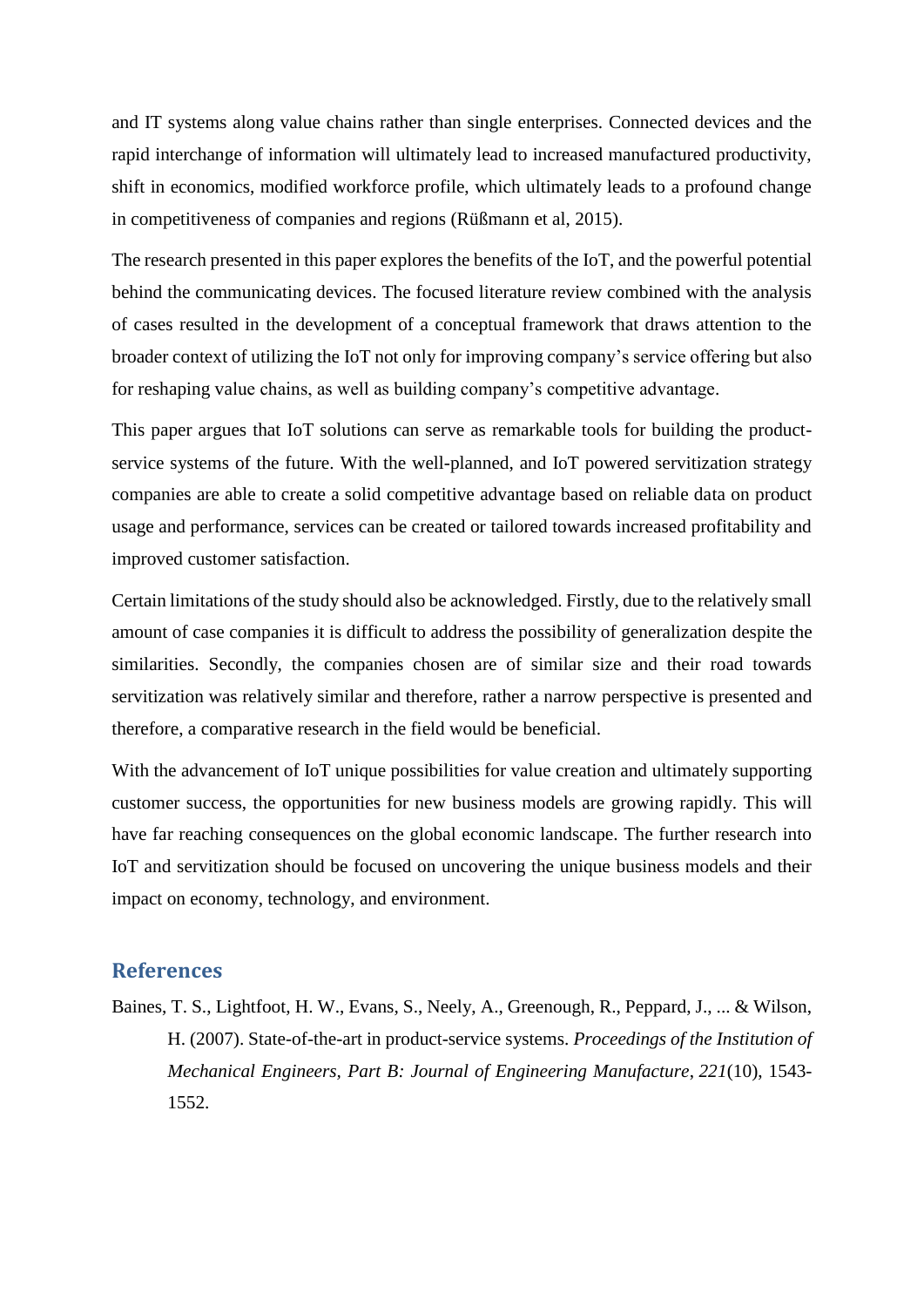- Baines, T., Lightfoot, H., Peppard, J., Johnson, M., Tiwari, A., Shehab, E., & Swink, M. (2009). Towards an operations strategy for product-centric servitization. *International Journal of Operations & Production Management*,*29*(5), 494-519.
- Baines, T. S., Lightfoot, H. W., Benedettini, O., & Kay, J. M. (2009). The servitization of manufacturing: A review of literature and reflection on future challenges. *Journal of Manufacturing Technology Management*, *20*(5), 547-567.
- Baines, T., Lightfoot, H., & Smart, P. (2011). Servitization within manufacturing: Exploring the provision of advanced services and their impact on vertical integration. *Journal of Manufacturing Technology Management*,*22*(7), 947-954.
- Bitner, M.J. (1997), Services marketing: perspectives on service excellence, *Journal of Retailing*, 73(1), 3‐6
- Dominguez-Péry, C., Ageron, B., & Neubert, G. (2013). A service science framework to enhance value creation in service innovation projects. An RFID case study. *International Journal of Production Economics*, *141*(2), 440-451.
- Duran, J. (2000). What is Operational Reliability.
- Ensign, P. C. (1998). Interrelationships and horizontal strategy to achieve synergy and competitive advantage in the diversified firm. *Management Decision*, *36*(10), 657-668.
- Gubbi, J., Buyya, R., Marusic, S., & Palaniswami, M. (2013). Internet of Things (IoT): A vision, architectural elements, and future directions. *Future Generation Computer Systems*, *29*(7), 1645-1660.
- Haller, S., Karnouskos, S., & Schroth, C. (2009). *The internet of things in an enterprise context* (pp. 14-28). Springer Berlin Heidelberg.
- Johansson, P., & Olhager, J. (2004). Industrial service profiling: Matching service offerings and processes. *International Journal of Production Economics*, *89*(3), 309-320.
- Kowalkowski, C. (2005). The Importance of Industrial Service Strategies-Exploring the Service Offering within European Industrial Markets.
- Leminen, S., Westerlund, M., Rajahonka, M., & Siuruainen, R. (2012). Towards iot ecosystems and business models. In *Internet of Things, Smart Spaces, and Next Generation Networking* (pp. 15-26). Springer Berlin Heidelberg.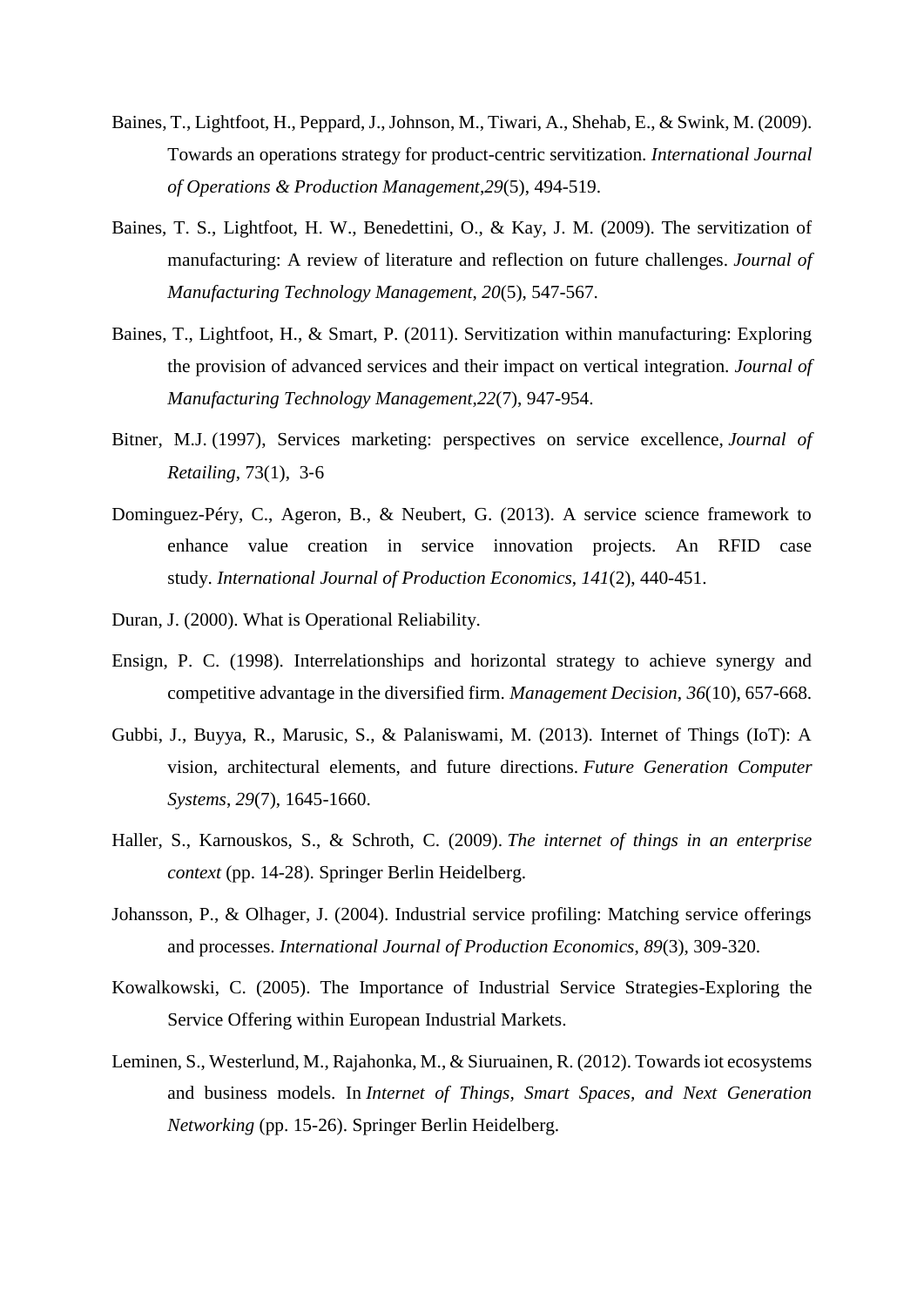- Mathieu,V.(2001). Service strategies within the manufacturing sector: benefits, costs and partnership. *International Journal of Service Industry Management*, *12*(5), 451-475.
- Mazhelis, O., Luoma, E., & Warma, H. (2012). Defining an internet-of-things ecosystem. In *Internet of Things, Smart Spaces, and Next Generation Networking* (pp. 1-14). Springer Berlin Heidelberg.
- Mejtoft, T. (2011, October). Internet of Things and Co-creation of Value. InInternet of Things (iThings/CPSCom), 2011 International Conference on and 4th International Conference on Cyber, Physical and Social Computing (pp. 672-677). IEEE.
- Michel, S., Vargo, S. L., & Lusch, R. F. (2008). Reconfiguration of the conceptual landscape: a tribute to the service logic of Richard Normann.*Journal of the Academy of Marketing Science*, *36*(1), 152-155.
- Neely, A. (2007). The servitization of manufacturing: an anlsysis of global trends. *14th European Operations Management Association*.
- Opresnik, D., Hirsch, M., Zanetti, C., & Taisch, M. (2013). Information–the hidden value of servitization. In *Advances in Production Management Systems. Sustainable Production and Service Supply Chains* (pp. 49-56). Springer Berlin Heidelberg.
- Opresnik, D., & Taisch, M. (2015). The value of Big Data in servitization.*International Journal of Production Economics*, *165*, 174-184.
- Porter, M. E. (1985). Technology and competitive advantage. *Journal of business strategy*, *5*(3), 60-78.
- Porter, M. E. (1998). Cluster and the new economics of competition.
- Porter, M. E., & Heppelmann, J. E. (2014). How smart, connected products are transforming competition. *Harvard Business Review*, *92*(11), 11-64.
- Porter, M. E., & Heppelmann, J. E. (2015). How Smart, Connected Products Are Transforming Companies. *Harvard Business Review*, *93*(10), 96-14.
- Porter, M. E., & Millar, V. E. (1985). How information gives you competitive advantage.
- Rada, J., & Vandermerwe, S. (1988). Servitization of business: adding value by adding service. *European Management Journal*, *6*(4), 314-320.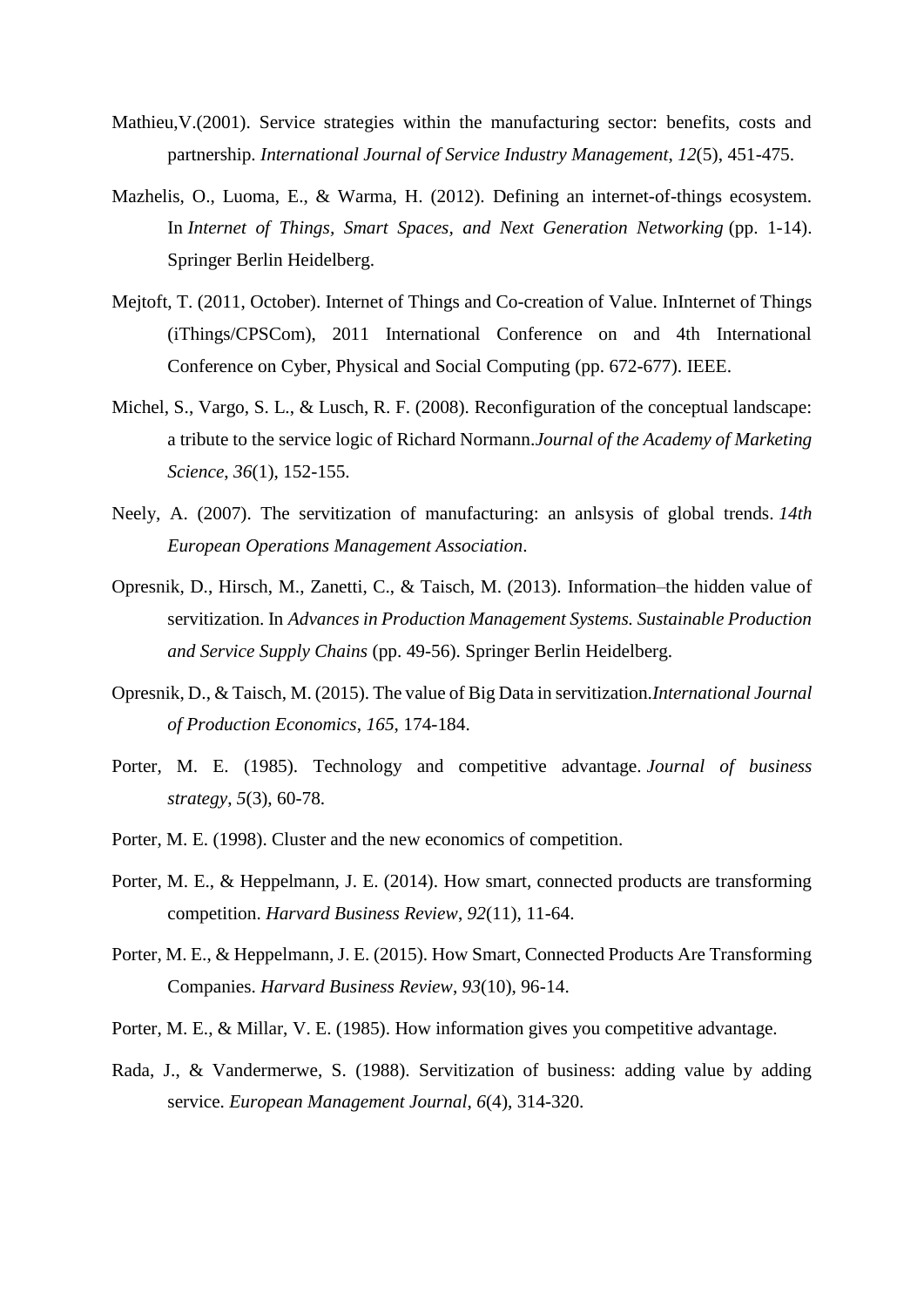- Raddats, C., & Easingwood, C. (2010). Services growth options for B2B product-centric businesses. *Industrial Marketing Management*, *39*(8), 1334-1345.
- Rong, K., Hu, G., Lin, Y., Shi, Y., & Guo, L. (2015). Understanding business ecosystem using a 6C framework in Internet-of-Things-based sectors.*International Journal of Production Economics*, *159*, 41-55.
- Roy, R., Shehab, E., & Tiwari, A. (2009). Product-service systems. *Journal of Manufacturing Technology Management*, *20*(5).
- Rüßmann, M., Lorenz M., Gerbert P., Waldner M., Justus J., Engel P., Harnisch M. (2015). Industry 4.0. The Future of Productivity and Growth in Manufacturing Industries BCG (Boston Consulting Group. Available at: [https://www.bcgperspectives.com/content/articles/engineered\\_products\\_project\\_busin](https://www.bcgperspectives.com/content/articles/engineered_products_project_business%20_industry_40_future_productivity_growth_manufacturing_industries/) [ess \\_industry\\_40\\_future\\_productivity\\_growth\\_manufacturing\\_industries/](https://www.bcgperspectives.com/content/articles/engineered_products_project_business%20_industry_40_future_productivity_growth_manufacturing_industries/) (Accessed on: 30.10.2015)
- Schmenner, R. W., Van Wassenhove, L., Ketokivi, M., Heyl, J., & Lusch, R. F. (2009). Too much theory, not enough understanding. *Journal of Operations Management*, *27*(5), 339-343.
- Scholl, G. (2006). Product service systems. Perspectives on Radical Changes to Sustainable Consumption and Production (SCP), 25-43.
- Schuman, C. A., & Brent, A. C. (2005). Asset life cycle management: towards improving physical asset performance in the process industry. *International Journal of Operations & Production Management*, *25*(6), 566-579.
- Stabell, C. B., & Fieldstad, Ø. D. (1998). Configuring value for competitive advantage: on chains, shops, and networks. *Strategic management journal*,*19*(5), 413-437.
- Stake, R. E. (2013). *Multiple case study analysis*. Guilford Press.
- Walters, D., & Lancaster, G. (2000). Implementing value strategy through the value chain. *Management Decision*, *38*(3), 160-178.
- Walters, P. G. (2008). Adding value in global B2B supply chains: Strategic directions and the role of the Internet as a driver of competitive advantage.*Industrial Marketing Management*, *37*(1), 59-68.